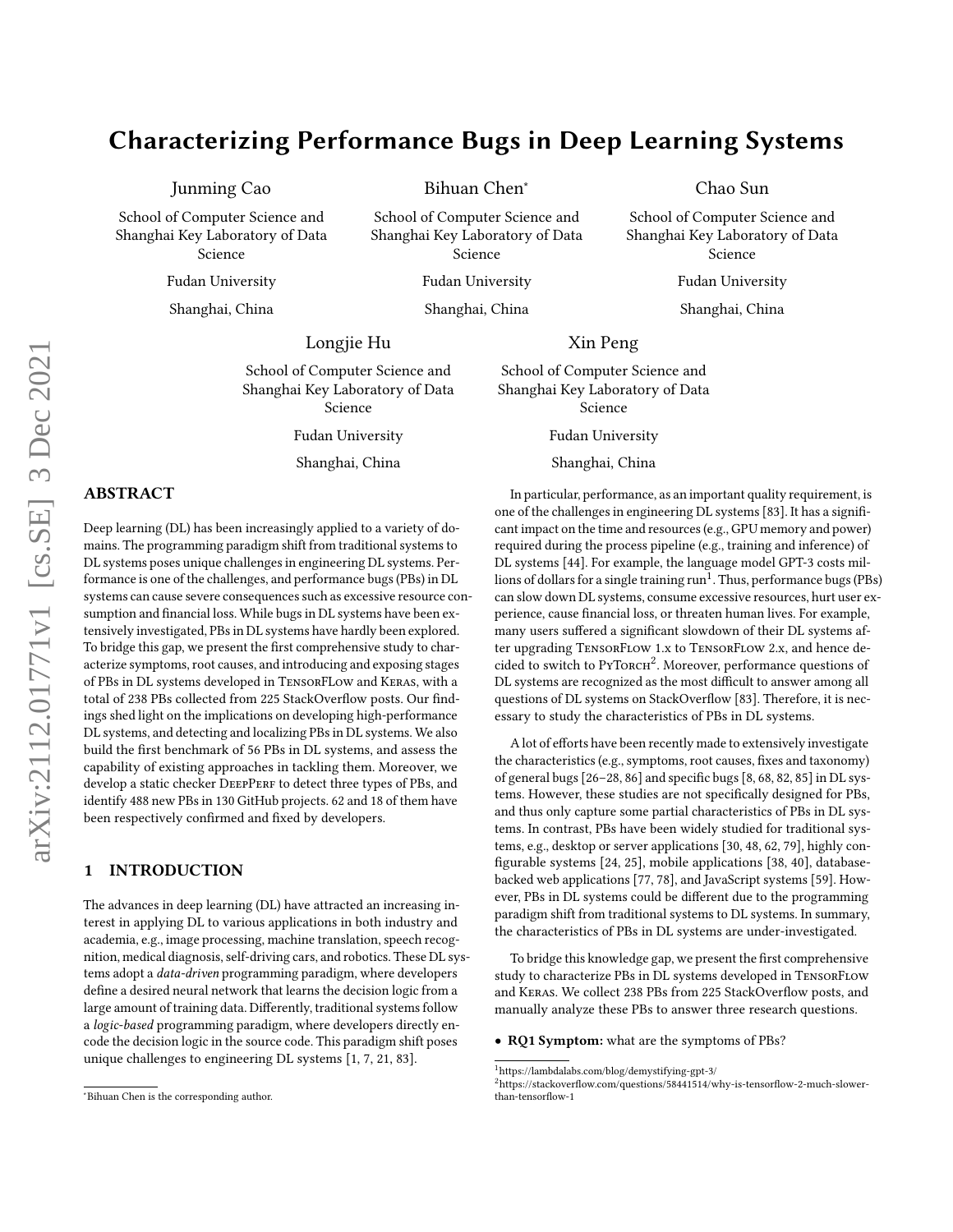- RQ2 Root Cause: what are the root causes of PBs?
- RQ3 Stage: what are the stages of introducing and exposing PBs?

Through these research question analysis, we aim to provide useful findings for developers and researchers. For example, more than half of the PBs slow down DL systems, and nearly one-third of the PBs consume either extremely low or high resources. About half of the PBs are introduced by API misuses, and root causes related to model, data and hardware introduce more than one-third of the PBs. The most bugprone stages are data preparation, environment setting, model building and training. The most bug-affecting stages are training and data preparation. 40% of the PBs are not exposed in the introducing stage. Our findings provide implications for developers and researchers on developing high-performance DL systems and detecting and localizing PBs in DL systems, e.g., performance-aware techniques to recommend DL library APIs and DL models, static techniques to model and estimate time cost and resource consumption of DL systems, and rule-based techniques to detect and localize PBs in DL systems.

Based on those 238 PBs, we build a benchmark of 56 PBs that cover most symptoms and root causes. For each PB, we report its environment configuration, input data, buggy version, fixed version, the performance change after fixing, and reproduction steps. Moreover, using our benchmark, we quantitatively assess the capability of a profiler in detecting PBs, the capability of a compiler in optimizing PBs, and the capability of documentation in hinting PBs. The results have indicated that all these approaches have a very limited capability.

To demonstrate the usefulness of our findings, we develop a static checker, named DEEPPERF, that supports rule-based detection of three types of PBs derived from our study. We run DEEPPERF against 1,108 GitHub projects with more than 100 stars. DEEPPERF detects 488 new PBs in 130 of these projects with 15 false positives. 62 of these PBs have already been confirmed by the developers, and 18 of them have already been fixed. Others are still waiting for confirmation.

In summary, this paper makes the following contributions.

- We present the first comprehensive study to characterize 238 PBs in DL systems developed in TensorFlow and Keras.
- We build the first benchmark of 56 PBs in DL systems and assess the capability of existing approaches in tackling them.
- We develop a static checker, named DEEPPERF, to detect three types of PBs, and detect 488 new PBs in 130 GitHub projects.

# 2 EMPIRICAL STUDY METHODOLOGY

We first introduce the design of our empirical study, and then present our data collection and labeling process.

## 2.1 Study Design

Our goal is to characterize PBs in DL systems. As DL systems can be built on top of various DL libraries, we limit our scope to DL systems developed in TensorFlow and Keras. We select TensorFlow as it is the most popular DL library on GitHub. Specifically, TENSORFLOW is used in 110,641 GitHub repositories, while the second most popular DL library PYTORCH is used in 69,947 GitHub repositories. We also include Keras because it is built on top of and tightly integrated

with TensorFlow 2. We do not distinguish between TensorFlow and Keras in our analysis because they are often used together.

To achieve this goal, we propose the three research questions as in-troduced in Sec. [1.](#page-0-2) Our symptom analysis in RQ1 aims to understand the observable consequences of PBs. Our findings from RQ1 can characterize the significance of PBs, and provide insights for developing PB detection approaches. Our root cause analysis in RQ2 aims to characterize the fundamental reasons for the occurrence of PBs. Our findings from RQ2 can provide insights for designing PB localization approaches. Our stage analysis in RQ3 aims to locate DL pipeline stages where PBs are introduced and exposed, and measure the distance between exposing stage and introducing stage. Our findings from RQ3 can locate the bug-prone and bug-affecting stages that should be concerned, and reflect the difficulty of PB localization. Our findings can also provide hints to develop high-performance DL systems.

## 2.2 Data Collection

We collected PBs from a well-known Q&A site StackOverflow, where world-wide developers can discuss software development problems. Our PB collection process consists of the following three steps.

Step 1: DL Post Selection. We first selected posts related to DL libraries TensorFlow and Keras by checking whether the tags of a post contain the keywords "tensorflow" and "keras". We also filtered posts that were created before 2018-01-01 to avoid usage discussions about old versions of DL libraries that are usually no longer used. At the time of selection (i.e., 2021-03-01), we obtained 61,169 DL posts. Then, we excluded posts that did not contain any source code in question descriptions for the ease of our manual analysis. To focus on highquality posts, we also excluded posts that did not have an accepted answer or any answer whose votes were greater than two because questioners often commented that the problems had been solved, but forgot to accept the answer. After this step, we had 18,730 DL posts.

Step 2: PB Post Selection. Instead of directly using performancerelated keywords from the existing studies on PBs in traditional systems (e.g., [\[30,](#page-11-4) [48,](#page-11-5) [62,](#page-12-5) [79\]](#page-12-6)), we derived a keyword set in the following way to achieve a wide and comprehensive coverage of PB posts. We first randomly sampled 100 posts with a tag of "performance" from the 18,730 posts in Step 1. Then, we manually analyzed these posts to extract performance-related keywords, and added them to the set of keywords from existing studies. We continued this procedure of random sample and manual analysis for two rounds until no new performancerelated keyword is found. Finally, we used the derived keyword set to search the question descriptions of the 18,730 posts in Stage 1, which resulted in a total of 742 candidate PB posts.

Step 3: PB Identification. We manually verified the 742 candidate PB posts to reduce noise that was not about PBs in DL systems. For example, some posts might happen to have performance-related keywords, but did not discuss PBs; some posts actually discussed the accuracy of DL models (because accuracy is often interchangeable with performance in the DL community, and we align with the SE community where performance is usually referred to as efficiency); and some posts indeed discussed performance, but did not have a correct answer, which could not be used to understand the characteristics of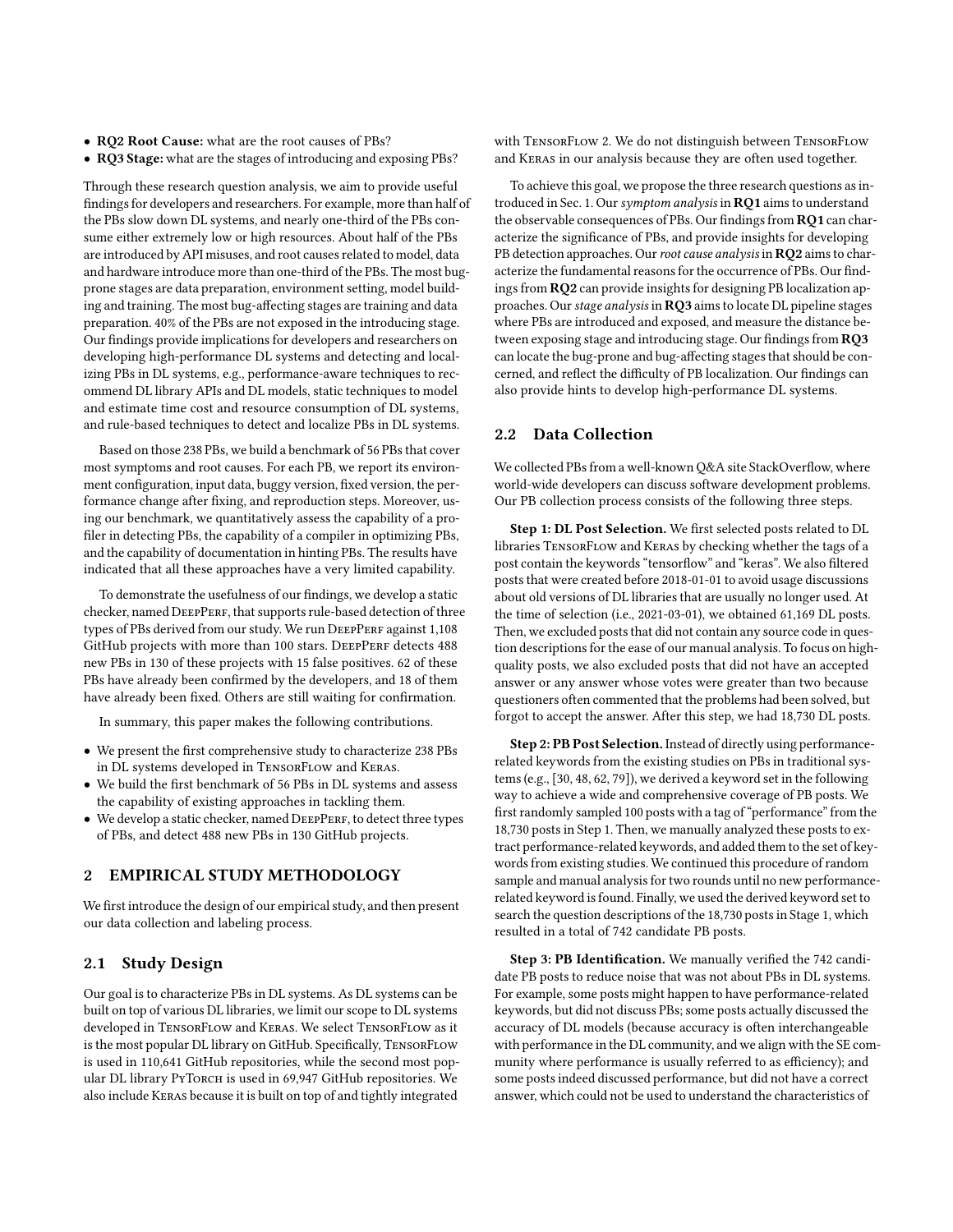<span id="page-2-1"></span>

Figure 1: Taxonomy of PB Symptoms

PBs. In particular, two of the authors separately inspected each candidate PB post to identify PBs. After completing every 100 candidate PB posts, they investigated inconsistent cases together to reach consensus. Finally, we identified 238 PBs from 225 PB posts, of which 13 PB posts contained two PBs. The scale of our data set is comparable to previous studies on PBs, e.g., 109 PBs in desktop or server applications [\[30\]](#page-11-4) and 70 PBs in mobile applications [\[40\]](#page-11-9).

## 2.3 Data Labeling

To answer the three research questions, two of the authors labeled each of the 238 PBs with respect to three dimensions, i.e., symptom, root cause, and introducing and exposing stages, following an open coding procedure [\[58\]](#page-12-10). We started with the classification schema, used for labeling, from the existing general DL bug studies [\[26–](#page-11-2) [28,](#page-11-3) [86\]](#page-12-1) and adapted it during our manual analysis by appending new ones and excluding non-applicable ones. The differences of our final taxonomy from the existing ones will be discussed in Sec. [3.](#page-2-0)

In particular, two of the authors separately read all post contents, including the title, question description, comments, answers, and reference links mentioned during discussion, to carefully understand the characteristics of PBs. When disagreement was found, they investigated the inconsistent cases together to reach consensus. It is worth mentioning that the manual effort, involved in our data collection and labeling procedure, required six person-months.

## <span id="page-2-0"></span>3 EMPIRICAL STUDY RESULTS

We first present the results of our study, and then present the challenges derived from our study.

## 3.1 Symptom Analysis (RQ1)

The taxonomy of PB symptoms is shown in Fig. [1.](#page-2-1) It is organized into three high-level categories (i.e., Time, Memory and Processor) and 10 inner categories, which are exhibited by 187 (78.6%) of the 238 PBs. The remaining 51 (21.4%) PBs have no clear indication about their symptoms in the posts, and hence are included in the Unknown category. Notice that a PB can exhibit multiple symptoms.

Time. This category covers PBs exhibiting high time cost, which accounts for the largest portion of PBs, i.e., 129 (54.2%). In particular, 100 (42.0%) of the PBs manifest Slow Execution Time during the execution of DL systems, including data preparation, model building, training, evaluation, hyper parameter tuning, or prediction. Further, 16 (6.7%) of the PBs exhibit Increasing Time Over Time; e.g., the pre- $\det$  diction time became longer and longer as the model ran<sup>[3](#page-2-2)</sup>. Moreover, 8 (3.4%) of the PBs manifest Slow Initialization Time when DL systems are initialized before execution; e.g., it spent more than 80 seconds to import TensorFlow[4](#page-2-3) . DL systems can still work but slowly when exhibiting the above symptoms. Differently, 8 (3.4%) of the PBs result in Program Hang that makes DL systems cease to respond to inputs, which is the most severe symptom.

Memory. This category includes PBs consuming RAM/GPU memory abnormally, accounting for 58 (24.4%) of the PBs. Specifically, Out of Memory is the most common as well as the most severe symptom, covering 42 (17.6%) of the PBs. Memory Leak, manifested in 16 (6.7%) of the PBs, occurs when the memory usage keeps increasing, and may finally lead to out of memory errors. Moreover, Abnormal GPU Memory Usage, i.e., either unexpectedly high or low GPU memory usage, is exhibited in 5 (2.1%) of the PBs.

Processor. This category consists of PBs with abnormal CPU/GPU utilization, which accounts for 16 (6.7%) of the PBs. In particular, Abnormal GPU Utilization, i.e., either unexpectedly high or low GPU utilization, is manifested in 8 (3.4%) of the PBs. For example, the GPU utilization was only around 15%, while the training time was slow (each epoch took 40 to [5](#page-2-4)0 seconds)<sup>5</sup>. Moreover, DL systems may Not Use GPU, leading to no speedup than when running on CPU, which occurs in 4 (1.7%) of the PBs. In addition, Abnormal CPU Utilization is also exhibited in 4 (1.7%) of the PBs.

Summary. More than half of the PBs slow down DL systems, and nearly one-third of the PBs consume either extremely low or high resources like memory and processor. Such severe consequences of PBs motivate the significance of PBs. Moreover, only four of the ten symptoms, as highlighted in dotted rectangles in Fig. [1,](#page-2-1) are shared with the existing symptom taxonomies for general DL bugs [\[27,](#page-11-10) [86\]](#page-12-1). In other words, symptoms of PBs are quite different from those of general DL bugs, and the existing studies on general DL bugs only capture a partial set of PBs, and thus PBs deserve a comprehensive investigation.

## 3.2 Root Cause Analysis (RQ2)

The taxonomy of PB root causes is reported in Fig. [2.](#page-3-0) It is grouped into five high-level categories (i.e., API, Model, Library, Data and Environment) and 15 inner categories, which cause 218 (91.6%) of the 238 PBs. The other 20 (8.4%) PBs have unclear or infrequent (which occur once) root causes, and thus are included in the Others category.

API. This category covers PBs caused by library API misuses, which is the most common category and accounts for 110 (46.2%) of the PBs. Specifically, TENSORFLOW and KERAS provide efficient APIs for achieving high performance, e.g., the tf.data API for building efficient input pipelines, and various operation APIs for efficient computation. However, developers often write their own implementation which is

<span id="page-2-3"></span><span id="page-2-2"></span> $^3$ https://stackoverflow.com/questions/60267911/

<sup>4</sup>https://stackoverflow.com/questions/49053434/

<span id="page-2-4"></span><sup>5</sup>https://stackoverflow.com/questions/56795642/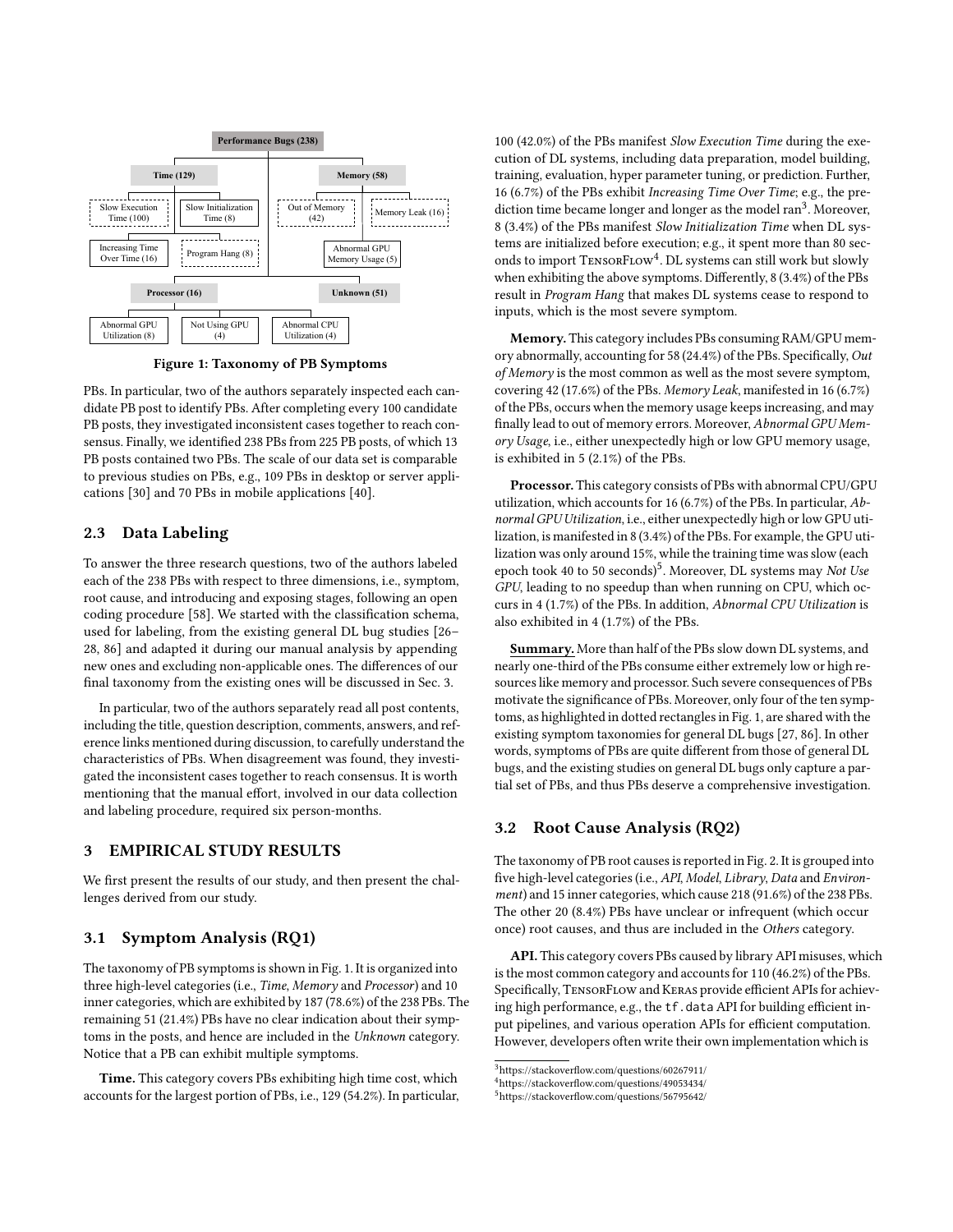<span id="page-3-0"></span>



often less efficient, but do Not Use the corresponding Efficient API directly, potentially due to the unfamiliarity with APIs. This causes 50 (21.0%) of the PBs. For example, a developer wrote a for loop to perform concatenation on a set of images, which could be efficiently achieved by the map API from  $\operatorname{tf.data.Dataset}^6$  $\operatorname{tf.data.Dataset}^6$ . Moreover, TENsorFlow and Keras provide various batch processing APIs for high performance, e.g., data loading, training, evaluation or prediction in a batch mode. However, developers might Not Use a Batch API, and some even implement batch processing by themselves, which causes 16 (6.7%) of the PBs. For example, a developer loaded a large data set into GPU memory all at once, causing an out of memory  $erfor^7$  $erfor^7$ . The flow\_from\_directory API in Keras can solve this PB by dynamically loading a batch of data from the specified directory. In the previous two root causes, developers are mostly unaware of the efficient or batch APIs. However, even when developers are aware of some APIs, they might not fully understand their performance characteristics, and write Inefficient API Usage, which causes 44 (18.5%) of the PBs. Fig. [3](#page-3-3) shows an example of inefficient API usage, where a developer called the map API before the batch API, and did not pass the num\_parallel\_calls argument to map<sup>[8](#page-3-4)</sup>, leading to a long training time. To speed up, map should be called after batch to reduce the number of times the mapped function \_batch\_parser is called, and num\_parallel\_calls should be passed to enable parallelism.

Model. This category consists of PBs that are related to DL models, which is the second most common category, accounting for 50 (21.0%) of the PBs. In particular, developers may have Confusion with Computation Graph because of the unfamiliarity with the programming model in TensorFlow and Keras, which causes 27 (11.3%) of the PBs. A typical confusion is with the programming model of Tensor-Flow 1.x, which is to first build a dataflow computation graph and then run it repeatedly with inputs being fed to and outputs being fetched from the graph. Developers often mix the graph construction into the graph execution. As a result, nodes are repeatedly added to the graph, and the graph execution becomes slower and slower. An example<sup>[9](#page-3-5)</sup> is shown in Fig. [4,](#page-4-0) where Line 14–16 builds the graph and should be moved out of the execution loop to Line 6–8. Another common confusion is with the usage of session, which owns resources like queues and variables. However, developers repeatedly create a session in the

<span id="page-3-3"></span>

| 1<br>$\overline{2}$ | - def _parser(record):][3]<br>+ def _batch_parser(record_batch):                                                    |
|---------------------|---------------------------------------------------------------------------------------------------------------------|
| 3                   | parsed = tf.parse_single_example(record, _keys_to_map)                                                              |
| $\overline{4}$      | parsed = tf.parse_example(record_batch, _keys_to_map)<br>$\ddot{}$                                                  |
| 5                   | return parsed['d'], parsed['s']                                                                                     |
| 6                   |                                                                                                                     |
| 7                   | def init_tfrecord_dataset():                                                                                        |
| 8                   | $files_{train} = glob_{glob(DIR_{TFRECORDS + '*.tfrecord')$                                                         |
| 9                   | random.shuffle(files_train)                                                                                         |
| 10                  |                                                                                                                     |
| 11                  | with tf.name_scope('tfr_iterator'):                                                                                 |
| 12                  | # define data from randomly ordered files                                                                           |
| 13                  | ds = tf.data.TFRecordDataset(files_train)                                                                           |
| 14                  | # select elements randomly from the buffer                                                                          |
| 15                  | $ds = ds$ .shuffle(buffer_size=10000)                                                                               |
| 16                  | # map them based on tfrecord format<br>-                                                                            |
| 17                  | $ds = ds \cdot map(\_parser)$<br>-                                                                                  |
| 18<br>19            | # group elements in batch                                                                                           |
| 20                  | $ds = ds$ .batch(BATCH_SIZE, drop_remainder=True)<br>$\ddot{}$                                                      |
| 21                  | # map batches based on tfrecord format<br>$ds = ds \cdot map(\_batch\_parser, num\_parallel\_cells=4)$<br>$\ddot{}$ |
| 22                  | # iterate infinitely                                                                                                |
| 23                  | $ds = ds.\nrepeat()$                                                                                                |
| 24                  |                                                                                                                     |
| 25                  | # initialize the iterator                                                                                           |
| 26                  | return ds.make_initializable_iterator()                                                                             |
|                     |                                                                                                                     |

Figure 3: Inefficient API Usage Before and After Fix

graph execution loop without reusing, or forget to close the session. The example in Fig. [4](#page-4-0) also forgets to close the session, and the fix is to use the session as a context manger at Line 11 that will automatically close the session. A typical confusion in TENSORFLOW 2.x is with the @tf.function decorator, which accelerates the decorated function by running it in graph mode instead of in eager mode. However, developers often do not know where to add the decorator and how to design the decorated function to get real speedup. Further, developers design an Inefficient Model Structure (e.g., missing convolution and pooling layers before the flatten layer to have too many weights) or set Improper Model Parameter (e.g., a large kernel size in a convolution layer to cause a long training time). These two categories respectively cause 6 (2.5%) and 12 (5.0%) of the PBs. Moreover, developers also set Improper Hyper Parameter, e.g., a large batch size to cause an out of memory error or a small batch size to cause a long training time. This category causes 5 (2.1%) of the PBs.

Library. This category refers to PBs caused by problems of DL libraries, accounting for 24 (10.1%) of the PBs. Specifically, 15 (6.3%) of the PBs are caused by Library Bug; i.e., DL systems themselves are correctly written, but trigger the PBs in DL libraries. For example,

<span id="page-3-1"></span><sup>6</sup>https://stackoverflow.com/questions/63002205/

<span id="page-3-2"></span><sup>7</sup>https://stackoverflow.com/questions/59456128/

<span id="page-3-4"></span><sup>8</sup>https://stackoverflow.com/questions/53424152/

<span id="page-3-5"></span><sup>9</sup>https://stackoverflow.com/questions/53137115/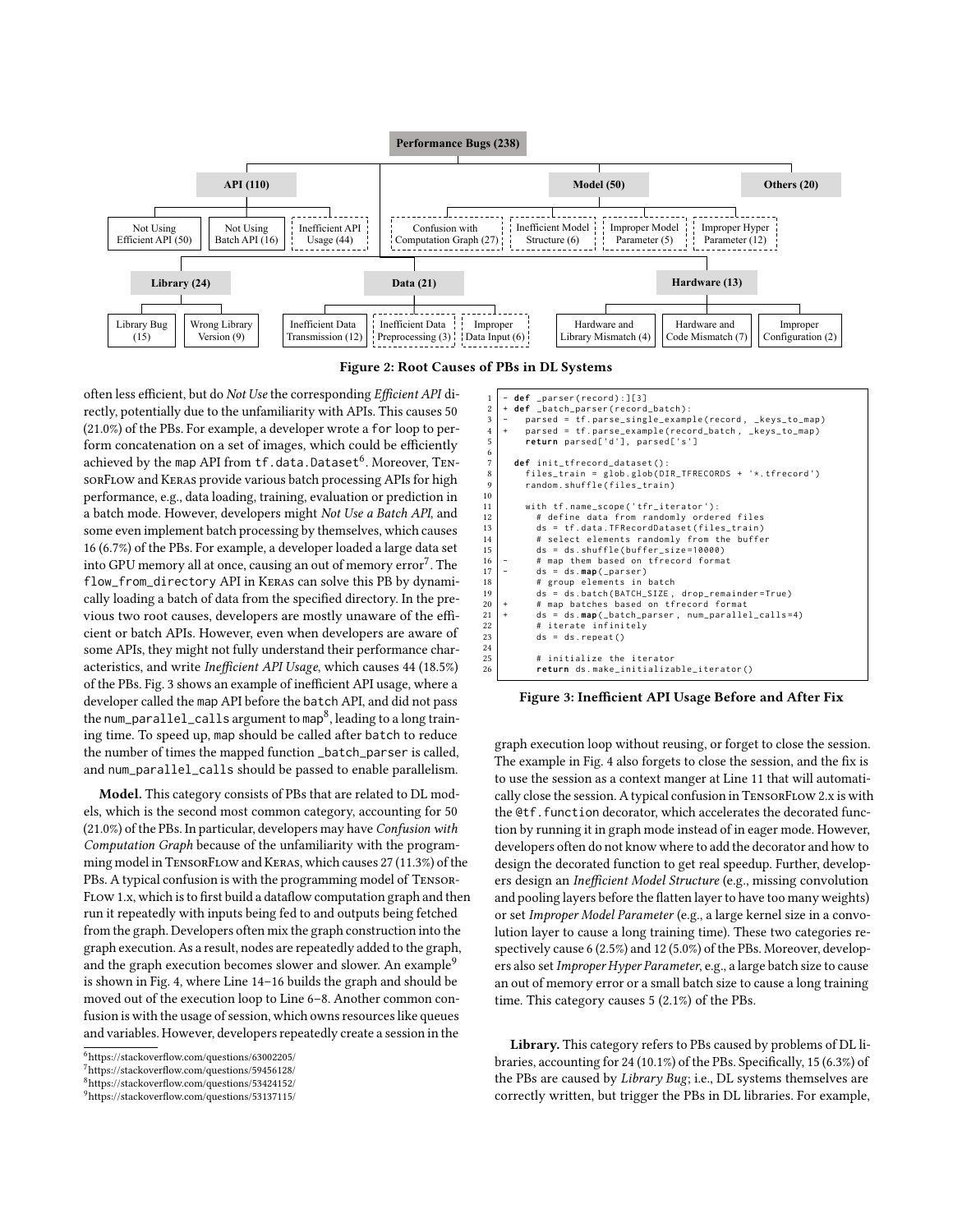```
\begin{array}{c} 1 \\ 2 \end{array} inp = tf.constant([[1.,1.]])<br>2 out = tf.constant([[1.,0.]])
 2 out = tf.constant([[1., 0.]])<br>3 weight = tf.Variable([[1., 1.]], [1., 1.]])
 4
 5 optimizer = tf . train . GradientDescentOptimizer (0.1)
  6 + y = tf . matmul ( inp , weight )
7 + loss = ( out [0][0] - y [0][0]) **2 + ( out [0][1] - y [0][1]) **2
      8 + train = optimizer . minimize ( loss )
 \begin{array}{c} 8 \\ 9 \end{array}10 - sess = tf. Session ()<br>11 + with tf. Session () a
11 | + with tf. Session () as sess:<br>12 | sess.run (tf. global_variables_initializer())
13 for epoch in range (1000):<br>
14 - y = tf.matmul(inp, weig<br>
15 - loss = (out[0][0] - y[0
14 - y = tf . matmul ( inp , weight )
15 - loss = ( out [0][0] - y [0][0]) **2 + ( out [0][1] - y [0][1]) **2
16 - sess.run (optimizer.minimize(loss))
17 + sess.run (train)
```
#### Figure 4: Graph Confusion Before and After Fix

repeated calls to model.predict (e.g., in a loop) resulted in a memory leak $^{10}$  $^{10}$  $^{10}$ , due to a memory leak persisting across multiple versions of TensorFlow[11](#page-4-2). Moreover, Wrong Library Version causes 9 (3.8%) of the PBs, as version restrictions have to be satisfied for full GPU usage. For example, a CPU version of TensorFlow is used on a GPU machine, leading to no GPU usage  $^{12}$  $^{12}$  $^{12}$  ; and TENSORFLOW 1.x is not fully supported on CUDA 11.1, resulting in a long time to start the training  $13$ .

Data. This category covers PBs related to data processing, which accounts for 21 (8.8%) of the PBs. In particular, developers may write Inefficient Data Transmission, e.g., loading input data over the network during training but not directly copying them to the local storage, or storing weight data in CPU which causes the weights copied to GPU and the gradients copied back to CPU in each training iteration. This category accounts for 12 (5.0%) of the PBs. Further, developers may implement Inefficient Data Preprocessing (e.g., lack of image normalization before changing an image to a tensor), which causes 3 (1.3%) of the PBs. Moreover, Improper Input Data (e.g., improper data format or size that consumes excessive resources) causes 6 (2.5%) of the PBs. For example, images with unnecessarily high resolution were loaded, resulting in an out of memory error  $14$ .

Hardware. This category covers PBs related to hardware issues, accounting for 13 (5.5%) of the PBs. Specifically, hardware may only support part of the DL library versions, and hence Hardware and Library Mismatch causes 4 (1.7%) of the PBs. For example, a GPU with compute capability 6.1 is not supported in TensorFlow 2.3 which requires a GPU with compute capability  $7.0^{15}$  $7.0^{15}$  $7.0^{15}$ . Further, to utilize the full acceleration capability of TPU, DL systems often need specific code design. Thus, Hardware and Code Mismatch causes 7 (2.9%) of the PBs. For example, to use Colab TPU, the DL model need to be explicitly converted to a TPU compatible version; otherwise the train-ing becomes extremely slow<sup>[16](#page-4-7)</sup>. Moreover, hardware need proper configuration to achieve full utilization, especially for distributed training. Thus, Improper Configuration causes 2 (0.8%) of the PBs. For example, the tf.distribute.Strategy API should be used to properly configure and allocate multiple GPUs<sup>[17](#page-4-8)</sup>.

Summary. About half of the PBs are introduced by API misuses. Model, data and hardware, i.e., the enabling characteristics of DL systems, introduce more than one-third of the PBs. DL libraries also introduce one-tenth of the PBs. These diverse sources of root causes increase the complexity of PB localization. Moreover, only seven of the 15 root causes, as shown in dotted rectangles in Fig. [2,](#page-3-0) are the same to the previous root cause taxonomies for general DL bugs [\[26,](#page-11-2) [27,](#page-11-10) [86\]](#page-12-1). These differences owe to the fact that our study is focused on the performance of DL systems, while the previous studies are mainly concentrated on the functionality of DL systems.

## 3.3 Stage Analysis (RQ3)

Islam et al. [\[27\]](#page-11-10) classify the pipeline of DL systems into six stages, i.e., Data Preparation, Model Building, Training, Evaluation, Hyper Parameter Tuning and Prediction, in their study on general DL bugs. We consider these stages as the execution stages of DL systems, and further add two new stages, identified in our data labeling, before them. The first newly added stage is Environment Setting, where the DL environment like libraries and hardware are properly installed and configured. The second one is Initialization, where the DL system is initialized (e.g., importing libraries and initializing parameters) before starting the execution stages. For each PB, we determine the stage that introduces the PB by analyzing where its root cause is located, and decide the stage that exposes the PB by analyzing where its symptom is exhibited. We categorize the introducing stage or exposing stage of a PB as Unknown when there is no clear indication in the post.

Fig. [5a](#page-5-0) reports the number of PBs introduced and exposed in each stage, where the stage name on the  $x$ -axis is simplified to the initial letters. Data preparation is the most bug-prone stage, which is blamed in 92 (38.7%) of the PBs. Environment setting, model building and training are the second most bug-prone stages, respectively causing about 10% of the PBs. Hence, developers should pay more attention to these stages to avoid the introduction of PBs, while automated PB localization approaches should be specifically developed for these stages. The other stages are less bug-prone, respectively introducing at most 5% of the PBs. On the other hand, training and data preparation are the two most bug-affecting stages, where 99 (41.6%) and 45 (18.9%) of the PBs are respectively exposed. Thus, developers should focus more efforts on these two stages to optimize their performance, while automated PB detection approaches should be specifically developed for these two stages. Around 7% of the PBs are respectively exposed until the evaluation and prediction stages. The other stages are less bugaffecting, which respectively expose at most 3% of the PBs.

Further, data preparation introduces more PBs than exposed. This difference is even more severe in the other two earlier pipeline stages, i.e., environment setting and model building. About 61% of the PBs are introduced in the earlier four pipeline stages, around 60% of which are exposed in the later four pipeline stages. The other way around, training exposes more PBs than introduced. This difference also holds in the other two later pipeline stages, i.e., evaluation and prediction. Nearly 60% of the PBs are exposed in the later four pipeline stages. Thus, PBs should be proactively detected and localized before severe consequences occur so as to reduce time cost and resource consumption. Besides, for each PB, we measure the distance between its exposing

<span id="page-4-1"></span> $^{10}\rm{https://stackoverflow.com/questions/60267911/}$ 

<span id="page-4-2"></span><sup>11</sup>https://github.com/tensorflow/tensorflow/issues/34579/

<span id="page-4-3"></span><sup>12</sup>https://stackoverflow.com/questions/59040128/

<span id="page-4-4"></span><sup>13</sup>https://stackoverflow.com/questions/64462347/

<span id="page-4-5"></span><sup>14</sup>https://stackoverflow.com/questions/50742757/

<span id="page-4-6"></span><sup>15</sup>https://stackoverflow.com/questions/63602858/

<span id="page-4-7"></span><sup>16</sup>https://stackoverflow.com/questions/58670563/

<span id="page-4-8"></span><sup>17</sup>https://stackoverflow.com/questions/59074659/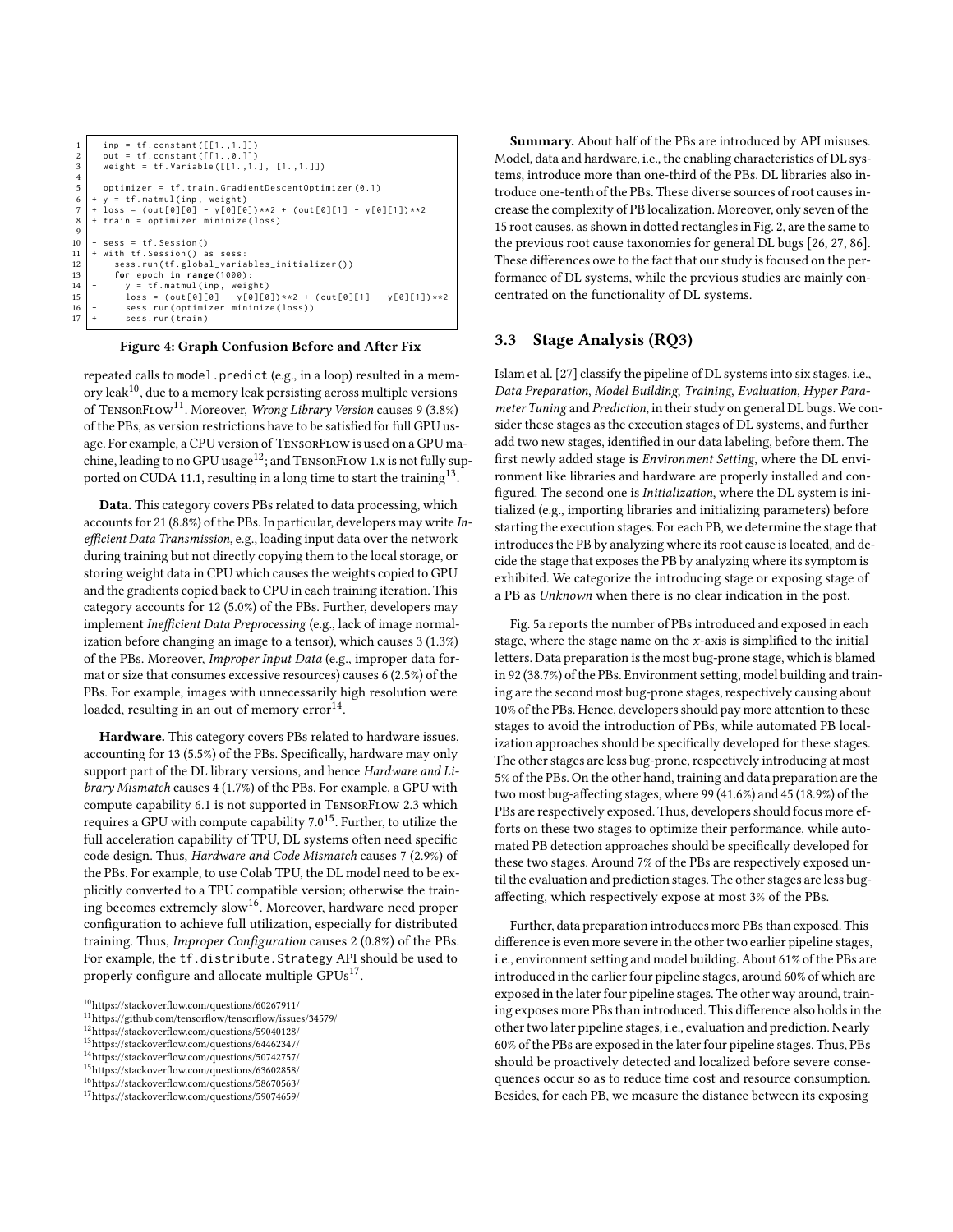<span id="page-5-0"></span>

<span id="page-5-1"></span>Figure 6: Correlation between Symptoms and Exposing Stages and between Root causes and Introducing Stages

stage and introducing stage, which is used as an indicator of the difficulty of PB localization. Intuitively, the larger the distance, the more difficult to localize a PB from its symptom to root cause. As shown in Fig. [5b,](#page-5-0) 105 (44.1%) of the PBs are exposed and introduced in the same stage, while 93 (39.1%) of the PBs cannot be exposed in the introducing stage. Specifically, 68 (28.6%) of the PBs are exposed two stages later. Extremely, 4 (1.7%) of the PBs are exposed seven stages later; i.e., they are introduced in the first stage but exposed in the last stage. Hence, PB localization is quite challenging for a considerable amount of PBs.

Moreover, we investigate the symptom distribution of the PBs exposed in each stage, which is shown in Fig. [6a.](#page-5-1) This distribution helps pinpoint the potentially useful performance indicators for detecting PBs exposed in different stages. For example, time-related indicators can be valuable to detect PBs exposed in initialization, data preparation and prediction, because the most common symptom of the PBs exposed in these stages is under the category of Time. Similarly, we report the root cause distribution of the PBs introduced in each stage in Fig. [6b.](#page-5-1) This distribution helps hint the potential technical solutions to localize PBs introduced in different stages. For example, the most frequent root cause of the PBs introduced in most stages is under the category of API, and hence API misuse detection could be developed to localize PBs introduced in these stages.

Summary. The most bug-prone stages are data preparation, environment setting, model building and training, which introduce nearly 70% of the PBs. The most bug-affecting stages are training and data preparation, which expose around 60% of the PBs. Nearly 40% of the

PBs cannot be exposed in the introducing stage. Moreover, we introduce two new stages that are not covered in the previous stage analysis for general DL bugs [\[27\]](#page-11-10), and investigate the introducing and exposing stages that are not distinguished in the previous study [\[27\]](#page-11-10).

# 3.4 Implications

We discuss the implications of our findings for developers of DL systems as well as researchers.

Developers. Our study reveals the common symptoms of PBs that developers could pay attention to when testing and running their DL systems for detecting potential PBs. Our study also identifies the common root causes of PBs that can be useful for developers to diagnose, debug or fix PBs. Our study also captures the most bug-prone or bugaffecting stages where developers could focus more efforts on to provide the most benefit for PB introduction avoidance or performance optimization. Furthermore, our findings provide some development suggestions. Developers should carefully read the release note and API documentation of DL libraries to get familiar with the rich set of library APIs and their performance characteristics. In this way, PBs caused by the most common root cause (i.e., API misuses) might be reduced. Developers should also be systematically trained to have a comprehensive understanding of computation graph to build efficient DL models. In this way, PBs caused by the second most common root cause (i.e., model construction) might be reduced.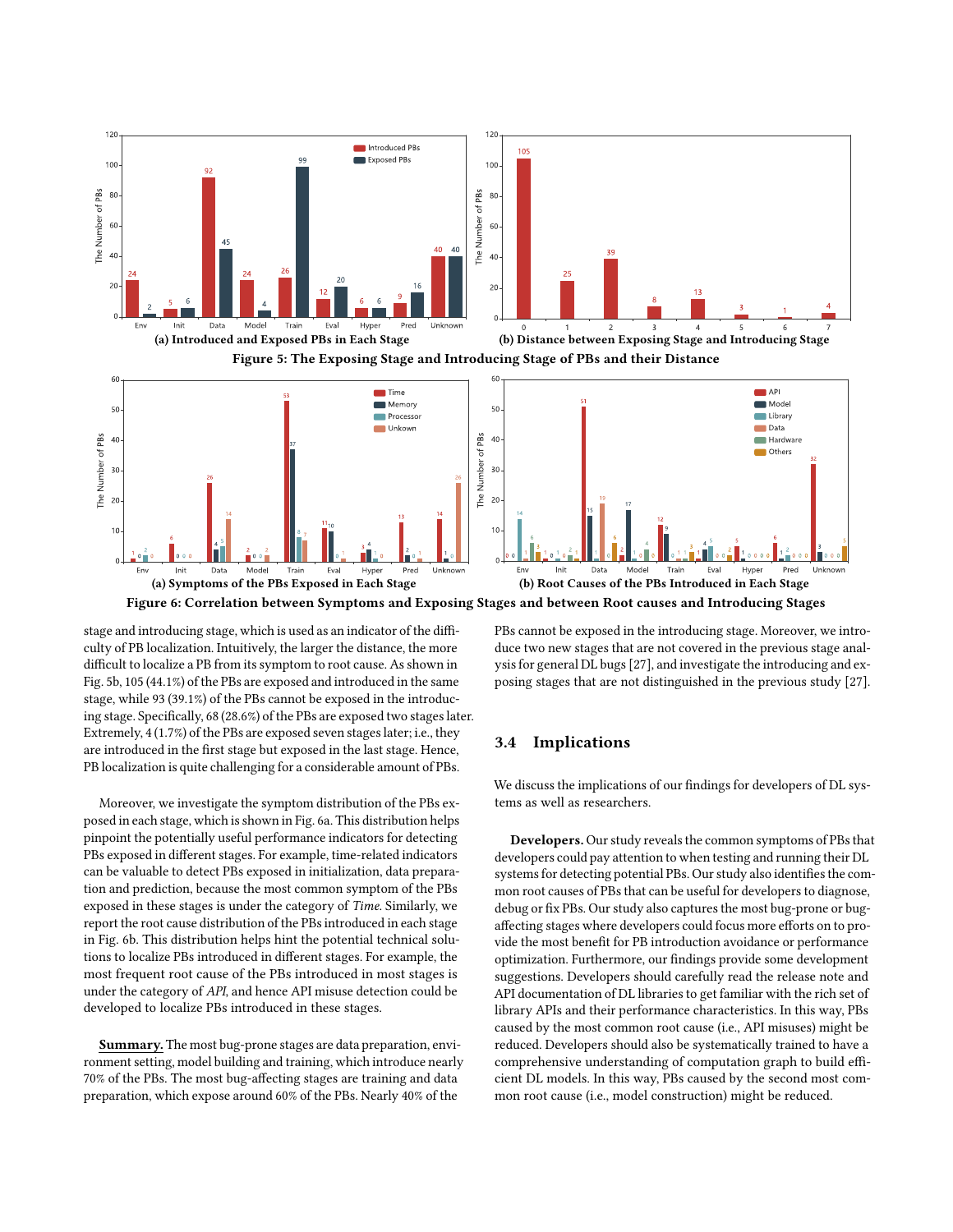Researchers. Our findings provide several implications on future research in three directions. First, intelligent techniques for highperformance DL system development are needed. As developers are often unaware of library APIs that are specifically designed for high performance or unaware of the performance characteristics of library APIs, DL library API recommendation techniques should be developed. To achieve performance-aware API recommendation, a knowledge graph of DL library APIs should be constructed based on release note, API documentation and StackOverflow discussions with a specific focus on modeling performance characteristics of APIs and performance differences across library versions. To locate and replace inefficient code snippets written from scratch by developers, semantic analysis techniques should be developed to determine their semantic similarity to existing library APIs. Apart from such intelligent techniques at the code level, recommendation techniques should be developed to automatically suggest DL library versions, efficient DL models and their parameters, and environment configurations.

Second, PB detection techniques are needed. Half of the symptoms (i.e., Increasing Time Over Time, Program Hang, Out of Memory, Memory Leak, and Not Using GPU) can be regarded as a credible oracle for detecting PBs in DL systems. Therefore, proactive monitoring and prediction techniques should be developed to detect PBs as early as possible before these severe symptoms occur. DL systems exhibiting the other symptoms are not guaranteed to contain PBs as it is often not clear how much time or resources a DL system should consume to run without a PB. To solve this performance oracle problem, one potential way is to design differential testing techniques to compare the performance of DL systems running with different DL libraries, different DL models, or different hardware configurations. However, it may incur too much overhead. Hence, another potential way is to design static techniques to model and estimate time cost or resource consumption of DL systems so that performance bottlenecks can be identified in advance before execution. During our manual analysis, we find that TensorFlow has some built-in mechanism in detecting PBs and recommending fixes by throwing a warning message, e.g., "WARNING: tensorflow: multiprocessing can interact badly with TensorFlow, causing nondeterministic deadlocks. For high performance data pipelines tf.data is recommended". However, such warning messages are only raised in 3 of the PBs, indicating the preliminary support in PB detection due to symptom and root cause diversity. Hence, built-in mechanisms in DL libraries should be further enhanced.

Third, PB localization techniques are needed. Our study reveals that the exposing stage of a PB is often not the introducing stage. For example, the location that throws the error message of an out of memory error is usually not the location of the root cause. Therefore, it is often challenging to localize PBs. During our manual analysis, we find that developers often use logs as the clue to locate PBs. Hence, automated log analysis techniques should be developed to smartly insert log statements into DL systems and locate potential PBs using log traces. Further, as API misuse is the most common root cause of PBs, mining techniques should be designed to learn frequent API usage sequences and localize potential violations in DL systems. API usage mining has been widely explored in traditional systems [\[57\]](#page-12-11), but it is interesting to investigate how they are applicable to PBs in DL systems. Last but not the least, rule-based techniques should be developed to detect and localize PBs, considering the potentially

large amount of PBs on StackOverflow or GitHub. The challenge is to automatically derive but not manually specify the rules.

# 4 BENCHMARK AND ASSESSMENT

We reproduce and build a benchmark of 56 PBs from the 238 PBs in our empirical study with four person-months effort, which can be used to facilitate the future research on PBs in DL systems. We also assess the capability of existing approaches in addressing them.

## 4.1 Benchmark Construction

We reproduce PBs on the machine with a 16-core Intel i7-7820X CPU (3.60GHz), NVIDIA TITAN Xp GPU, 128GB RAM and 1TB SSD. Different PBs require different TensorFlow versions which further require different CUDA Toolkit versions to support GPU. As it is tricky to install different CUDA versions in the same physical machine, we use TENSORFLOW Docker images<sup>[18](#page-6-0)</sup>. As a result, only NVIDIA GPU Driver[19](#page-6-1) is installed in the physical machine, and each docker container has its own CUDA Toolkit version. Finally, TENSORFLOW Docker images ranging from version 1.12 to 1.15, and version 2.0 to 2.5 with GPU support are covered to build our benchmark.

We first sample some PBs from the 238 PBs in our empirical study instead of trying to reproduce all the 238 PBs due to the large manual effort involved in reproducing PBs from StackOverflow posts. To have a good coverage of symptoms and root causes, we sample 50% PBs from each set of PBs that are caused by each inner category of root causes while exhibiting each high-level category of symptoms. Then, for each sampled PB, we reproduce it with the following three steps.

Step 1: Decide TENSORFLOW Version. If the TENSORFLOW version is shown in the post, we use it. If not, we check whether APIs specific to TensorFlow 1.x (e.g., tf.Session) or 2.x (e.g., @tf.function) exist in the post. If yes, we use the latest TENSORFLOW version of 1.x  $(i.e., 1.15)$  or  $2.x$  (i.e., 2.5). If not, we use TENSORFLOW 2.5.

Step 2: Complete Code Snippets. As developers tend to only include code fragments that are directly related to questions, code snippets in the post are often incomplete. Specifically, if the buggy (or fixed) version is executable, we complete the fixed (or buggy) version based on it. Otherwise, we manually write missing code fragments for both buggy and fixed versions based on question description and answer.

Step 3: Reproduce Symptoms. We execute the buggy and fixed version to reproduce symptoms described in the post. We may change input data size, model parameters, etc. to reproduce described symptoms as our hardware environment might be different from the post. For PBs with out of memory errors, we set the maximum GPU memory limit with tf.GPUOptions such that the out of memory errors can be reproduced even on GPUs with a larger memory.

We successfully reproduce 56 PBs. The first six columns of Table [1](#page-7-0) present the number of reproduced PBs across root causes and symptoms, where the number in parentheses is the number of PBs used in our empirical study. Overall, they cover all the root causes except for Wrong Library Version and the three hardware relevant root causes.

<span id="page-6-0"></span> $\overline{^{18}\text{https://tensorflow.org/install/docker}}$ 

<span id="page-6-1"></span><sup>19</sup>https://github.com/NVIDIA/nvidia-docker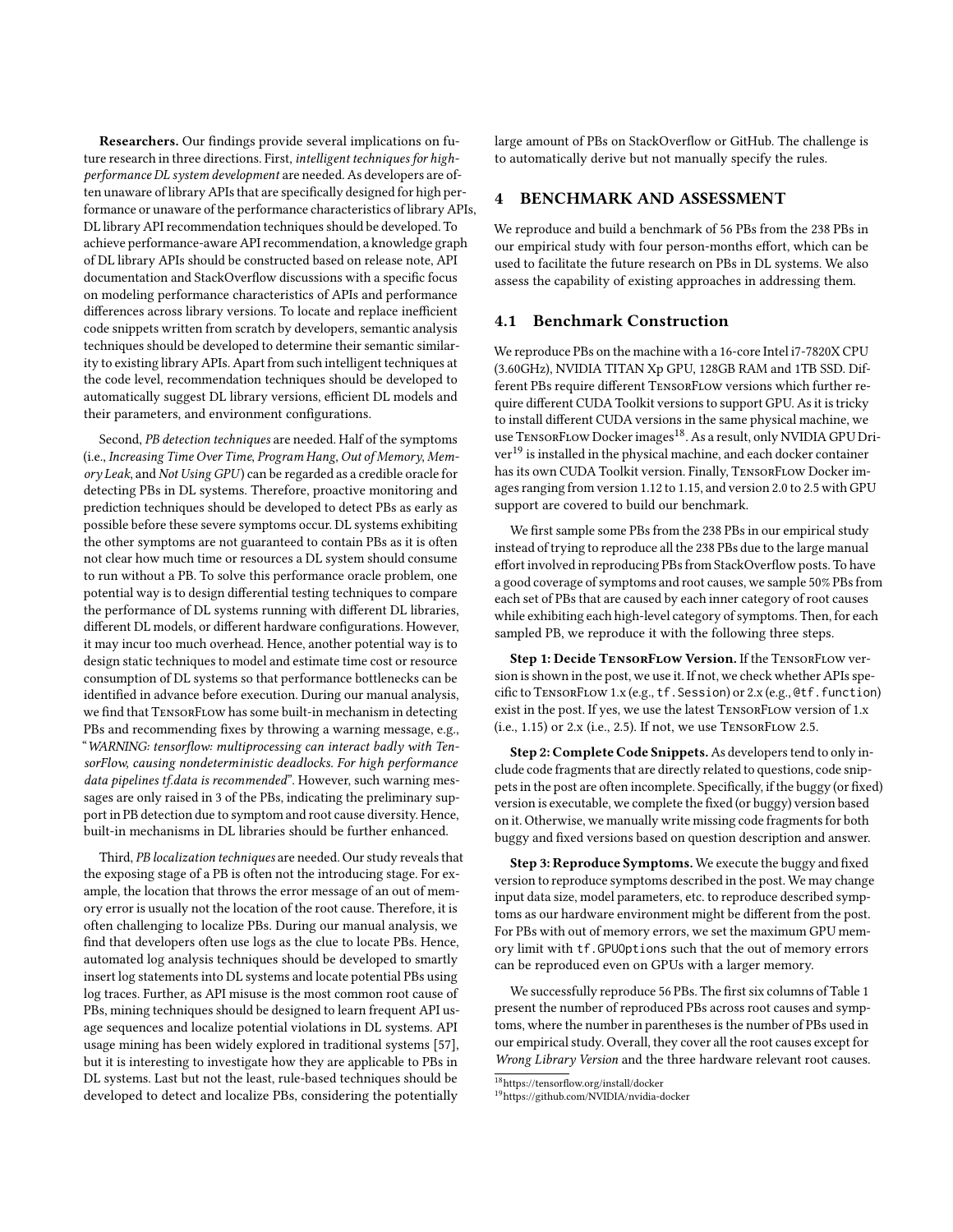<span id="page-7-0"></span>

| <b>Root Cause</b>                     | Symptom  |        |           |         | Total    | Profiler       |                | <b>XLA</b>     |                          | Doc.                     |
|---------------------------------------|----------|--------|-----------|---------|----------|----------------|----------------|----------------|--------------------------|--------------------------|
|                                       | Time     | Memory | Processor | Unknown |          | App.           | Par.           | App.           | Par.                     | $\overline{App}$ .       |
| <b>API</b>                            | 13(51)   | 4(23)  | 0(10)     | 10(36)  | 27(110)  | 6              | $\mathbf{1}$   | 14             | 3                        | 6                        |
| Not Using Efficient API               | 7(18)    | 0(1)   | 0(5)      | 10(30)  | 17(50)   | $\mathbf{1}$   |                | 13             | 3                        | $\overline{2}$           |
| Not Using Batch API                   | 1(5)     | 2(9)   | 0(1)      | 0(1)    | 3(16)    | 2              | $\Omega$       | $\Omega$       | $\Omega$                 | $\theta$                 |
| Inefficient API Usage                 | 5(28)    | 2(13)  | 0(4)      | 0(5)    | 7(44)    | 3              | $\Omega$       |                | $\theta$                 | 4                        |
| Model                                 | 9(28)    | 7(19)  | 0(0)      | 2(5)    | 17(50)   | 8              | $\mathbf{1}$   | $\overline{7}$ | $\mathbf{1}$             | $\overline{2}$           |
| Confusion with Computation Graph      | 6(20)    | 2(4)   | 0(0)      | 1(3)    | 9(27)    | $\overline{c}$ | $\Omega$       | 6              | 1                        | $\theta$                 |
| <b>Inefficient Model Structure</b>    | 0(2)     | 1(2)   | 0(0)      | 1(2)    | 2(6)     | 1              | $\Omega$       | $\mathbf{1}$   | $\theta$                 | $\theta$                 |
| Improper Model Parameter              | 2(2)     | 3(4)   | 0(0)      | 0(0)    | 4(5)     | 4              |                | $\Omega$       | 0                        | $\Omega$                 |
| <b>Improper Hyper Parameter</b>       | 1(4)     | 1(9)   | 0(0)      | 0(0)    | 2(12)    | $\mathbf{1}$   | $\Omega$       | $\Omega$       | $\Omega$                 | $\overline{2}$           |
| Library                               | 3(14)    | 4(9)   | 0(3)      | 0(1)    | 6(24)    | $\bf{0}$       | $\bf{0}$       | $\bf{0}$       | $\bf{0}$                 | $\bf{0}$                 |
| Library Bug                           | 3(7)     | 4(8)   | 0(0)      | 0(1)    | 6(15)    | $\mathbf{0}$   | $\Omega$       | $\Omega$       | $\theta$                 | $\mathbf{0}$             |
| Wrong Library Version                 | 0(7)     | 0(1)   | 0(3)      | 0(0)    | 0(9)     | -              |                |                |                          |                          |
| Data                                  | 2(14)    | 0(4)   | 1(3)      | 1(1)    | 3(21)    | $\mathbf{1}$   | $\bf{0}$       | $\bf{0}$       | $\bf{0}$                 | $\mathbf{1}$             |
| <b>Inefficient Data Transmission</b>  | 1(10)    | 0(1)   | 1(2)      | 0(0)    | 1(12)    | $\Omega$       | $\Omega$       | $\Omega$       | $\Omega$                 | $\mathbf{1}$             |
| <b>Inefficient Data Preprocessing</b> | 0(1)     | 0(1)   | 0(0)      | 1(1)    | 1(3)     |                | $\Omega$       | $\Omega$       | $\Omega$                 | $\theta$                 |
| <b>Improper Data Input</b>            | 1(3)     | 0(2)   | 0(1)      | 0(0)    | 1(6)     | $\Omega$       | $\Omega$       | $\Omega$       | 0                        | $\theta$                 |
| Hardware                              | 0(12)    | 0(1)   | 0(0)      | 0(0)    | 0(13)    | $-$            |                | $-$            | $\overline{\phantom{0}}$ | $\overline{\phantom{0}}$ |
| <b>Others</b>                         | 1(10)    | 0(2)   | 0(0)      | 2(8)    | 3(20)    | $\bf{0}$       | $\bf{0}$       | $\overline{2}$ | $\bf{0}$                 | $\bf{0}$                 |
| <b>Total</b>                          | 28 (129) | 15(58) | 1(16)     | 15(51)  | 56 (238) | 15             | $\overline{2}$ | 23             | $\overline{4}$           | 9                        |

Table 1: Benchmark PBs across Root Causes and Symptoms and Assessment Results

They also cover all high-level symptoms, but achieve a relatively low coverage of processor relevant symptoms. The main reasons for failed reproduction are two-fold: i) developers provide very incomplete code snippets in the posts, and hence it is difficult to complete the buggy or fixed version, and ii) some PBs require specific hardware environments that are different from our machine. To foster future research on PBs in DL systems, we record for each of the PB in our benchmark its environment configuration, input data, buggy version, fixed version, performance change after fixing, and reproduction steps.

## 4.2 Approach Assessment

A potential application of our PB benchmark is to assess the capability of existing approaches in detecting and localizing PBs. To the best of our knowledge, there is no PB detection and localization approach for DL systems. Hence, we select and assess the following three typical performance analysis techniques, which can be used by developers to improve the performance of DL systems, with our benchmark.

- TENSORFLOW Profiler<sup>[20](#page-7-1)</sup>: It is built on top of NVIDIA CUDA Profiling Interface to track the performance of TensorFlow models. It visualizes the time cost and resource consumption of various TensorFlow operations in the model, finds performance bottlenecks, and recommends best practices to improve performance.
- XLA (Accelerated Linear Algebra)<sup>[21](#page-7-2)</sup>: It is a domain-specific compiler that can accelerate TensorFlow models. Each TensorFlow operation is executed by a precompiled GPU kernel implementation. XLA can compile the TensorFlow graph into a sequence of computation kernels generated specifically for the given model, and fuse the kernels to avoid memory operations between the execution of different kernels to improve the performance [\[37\]](#page-11-11).

• TensorFlow Documentation: It includes all TensorFlow API doc-umentation<sup>[22](#page-7-3)</sup> and performance guide<sup>[23](#page-7-4)</sup> where developers can find hints about performance problems and optimization solutions.

Generally, we assess each technique in two dimensions: i) whether a technique is applicable to a PB (or whether a PB is in the capability scope of a technique), and ii) whether a technique can solve a PB. The assessment results are shown in the last five columns in Table [1.](#page-7-0)

As shown in the seventh column of Table [1,](#page-7-0) TensorFlow Profiler is only applicable to 15 (26.8%) PBs, but is not applicable to the others for two reasons. First, TensorFlow Profiler requires a TensorFlow version of at least 1.14. However, some PBs are reproduced with a lower version. Second, TensorFlow Profiler requires a full training or evaluation process to track the performance, which is not always available for the PBs in our benchmark. Moreover, of these 15 PBs, TensorFlow Profiler fails to finish profiling because of out of memory errors for 9 PBs, and does not raise any warning or raises a false warning for 4 PBs. Hence, we consider these 13 PBs as not solved by TensorFlow Profiler. For the remaining 2 PBs, TensorFlow Profiler either raises a warning but suggests a fix that achieves a smaller performance improvement than our fixed version in the benchmark, or helps detect the PB by reporting the most time-consuming operation but fails to raise a warning and suggest a fix. Thus, we consider these 2 PBs as partially solved by TensorFlow Profiler, as reported in the eighth column of Table [1.](#page-7-0) These results demonstrate that TensorFlow Profiler has limited capability in tackling PBs.

As presented in the ninth column of Table [1,](#page-7-0) XLA is applicable to 23 (41.1%) PBs. There are two reasons that XLA is not applicable to the others. First, XLA uses just-in-time (JIT) compilation. However, compilation errors might occur for some PBs in our benchmark. Second, XLA is designed for optimizing the performance of Tensor-Flow models. Thus, it is not applicable to PBs whose root causes are

<span id="page-7-1"></span><sup>20</sup>https://tensorflow.org/guide/profiler

<span id="page-7-2"></span><sup>21</sup>https://tensorflow.org/xla

<span id="page-7-3"></span> $\frac{22}{2}$ https://www.tensorflow.org/versions/r2.5/api\_docs

<span id="page-7-4"></span><sup>23</sup>https://www.tensorflow.org/guide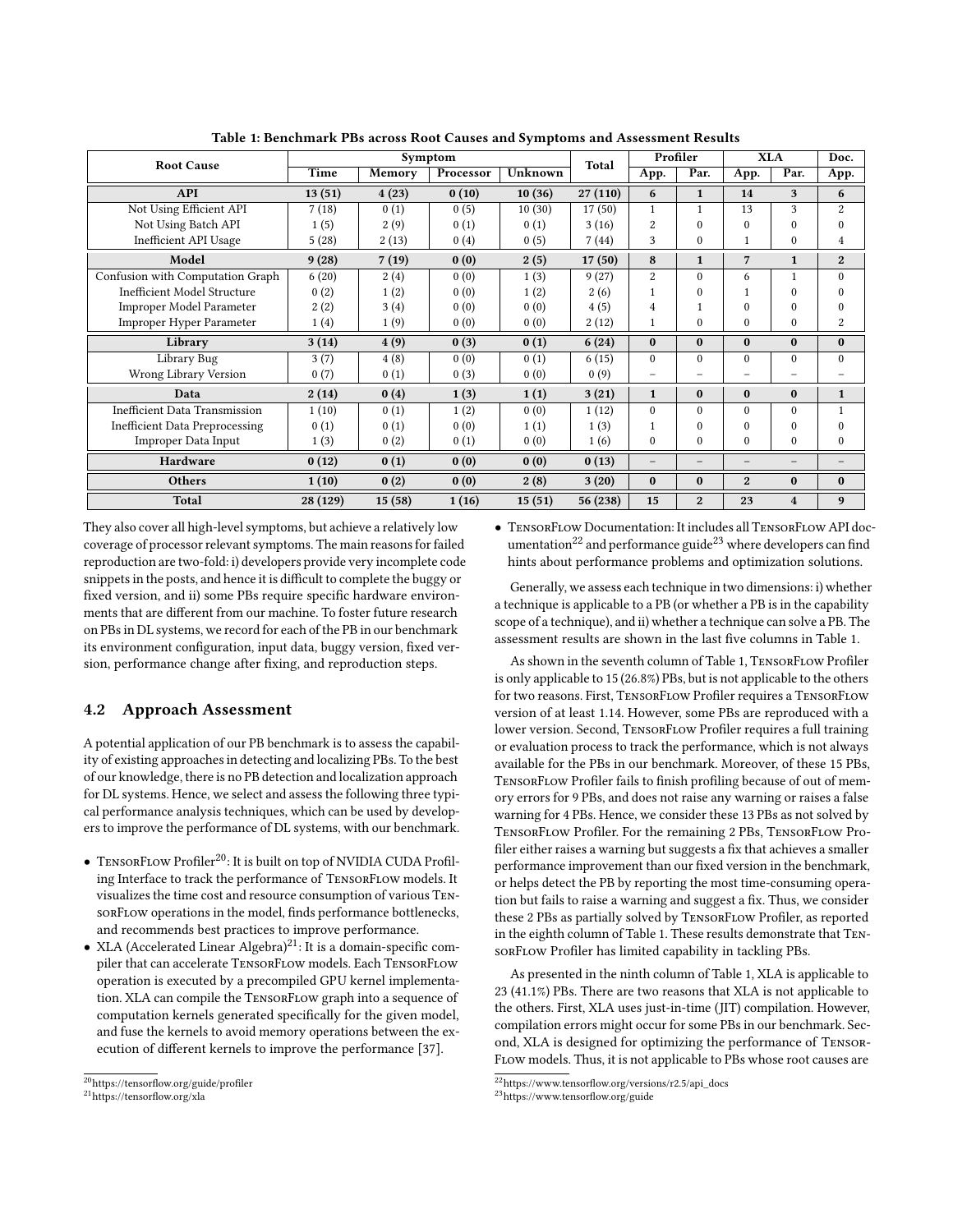not related to TensorFlow operations or computation graphs. Furthermore, of these 23 PBs, XLA only improves the performance for 4 PBs but still achieves a smaller performance improvement than our fixed version in the benchmark. This is reasonable because XLA is actually not aware of the PBs, but optimizes performance by fusing nodes in computation graphs, while our fixed version reduces the number of nodes in computation graphs. Hence, we consider these 4 PBs as partially solved by XLA, as reported in the tenth column of Table [1.](#page-7-0) For the other 19 PBs, XLA does not have any performance improvement because of the small number of nodes in computation graphs. Thus, we consider these 19 PBs as not solved by XLA. These results indicate that PBs in DL systems often cannot be eliminated by the compilation optimization techniques in XLA.

As shown in the last column of Table [1,](#page-7-0) TENSORFLOW documentation is only applicable to 9 (16.1%) PBs. We consider TensorFlow documentation as applicable as long as the documentation mentions the optimization solution of a PB. There are two main reasons that TensorFlow documentation is applicable to a small portion of PBs. The first is that performance characteristics, especially non-time characteristics, are hardly described in API documentation. The second is that many PBs are caused by inefficient usages of multiple APIs, but API documentation is often focused on individual API usages. Although performance guide covers usages of multiple APIs, they only cover limited APIs such as tf.data. We consider these 9 PBs as solved by TENSORFLOW documentation. These results show that TensorFlow documentation provides limited support for PBs.

Summary. Efforts like profiling, compilation optimization and documentation have been devoted to optimizing the performance of DL systems from different perspectives. However, they provide limited capability in tackling PBs, potentially due to the lack of a comprehensive understanding of PBs in DL systems.

## 5 DETECTION

To demonstrate the usefulness of our findings, we implement a rulebased static checker, named DEEPPERF, to detect PBs in DL systems. DEEPPERF is implemented with two static analysis tools,  $AST^{24}$  $AST^{24}$  $AST^{24}$  and Jedi[25](#page-8-1). It currently supports three types of PBs whose detection rules are manually derived from our empirical study (Sec. [3\)](#page-2-0).

#### 5.1 Approach

We design static checkers for the following three types of PBs.

Checker 1: Repeated Node Creation. Creating the same nodes repeatedly to a computation graph is one of the common types of PBs under the root cause category of Confusion with Computation Graph. DEEPPERF is designed to detect node creation APIs that are called in loops with the same argument values; e.g., the two APIs tf.matmul and optimizer.minimize in Fig. [4.](#page-4-0) Actually, it is similar to Loop Invariant Computation and Code Motion (LICM) optimization, which has been well studied in classic compilers [\[3\]](#page-10-3). However, Grappler<sup>[26](#page-8-2)</sup>,

<span id="page-8-5"></span>

| Checker   |     | <b>Detected</b> |    |    | Confirmed | Fixed |       |  |
|-----------|-----|-----------------|----|----|-----------|-------|-------|--|
|           | PВ  | Proj.           | FP | PВ | Proj.     | PВ    | Proj. |  |
| Checker 1 | 77  | 49              | 15 | 20 | 14        |       |       |  |
| Checker 2 | 195 | 68              |    | 16 |           |       |       |  |
| Checker 3 | 216 | 66              |    | 26 | 15        | 12    | 6     |  |
| Total     | 488 | 130             | 15 | 62 | 35        | 18    |       |  |

the default graph optimizer in TensorFlow runtime, cannot eliminate this type of PBs although it has the loop optimizer.

To implement the checker, we first extract TensorFlow APIs that may add computation graph nodes by parsing the @tf\_export decorators in the source code of TensorFlow Python APIs[27](#page-8-3). Then, we manually review these APIs to exclude APIs that actually do not add nodes (e.g., tf.assign) or APIs that produce different values given the same inputs (e.g., tf.random.uniform). Finally, we obtain 356 APIs.

Our checker determines whether these 356APIs are called with the same argument values among loop iterations. To this end, it tracks variables that are changed among loop iterations, including the loop control variable, variables that are assigned in the loop body but are defined outside the loop, and any variables that depend on them. It identifies APIs called without using changed variables as arguments as PBs. Our analysis is inter-procedural. If there are functions called in the loop, it passes changed variables to callee functions, analyzes changed variables in callee functions, and identifies APIs called without using changed variables as arguments in callee functions.

Checker 2: Inefficient Order of **batch** and **map**. As showed in Fig. [3,](#page-3-3) calling map before batch is not efficient, and hence batch is suggested to be called before map to reduce the number of times the mapped function is called. To detect such API misuse of batch and map, our checker first identifies tf.Dataset object, and then analyzes the call sites to check whether batch is called after map.

Checker 3: Disabled Parallelism of **map** and **interleave**. As showed in Fig. [3,](#page-3-3) calling map without setting its num\_parallel\_calls argument disables parallelism. This also holds for interleave. To detect such API misuse of map and interleave, our checker identifies tf.Dataset object, and then analyzes the call sites to check whether map and interleave are called without setting num\_parallel\_calls.

### 5.2 Evaluation

To evaluate the effectiveness of the three checkers in DEEPPERF, we use PyGitHub<sup>[28](#page-8-4)</sup> to crawl 1,108 GitHub repositories that use TENSOR-FLOW and Python and have at least 100 stars, and run DEEPPERF on these repositories. We also report detected PBs as issues to developers. The results are shown in Table [2,](#page-8-5) where the statistics about detected, confirmed and fixed PBs are reported for each checker.

Specifically, Checker 1 detected 77 PBs in 49 projects. It detected 15 false positives (i.e., the fourth column in Table [2\)](#page-8-5). The reason is that we use lightweight heuristics to decide loop invariants based on AST and Jedi, but do not use heavyweight data/control flow analysis, for the scalability of our checker. 20 PBs in 14 projects have been confirmed by developers, and 6 of them in 3 projects have been fixed.

<span id="page-8-0"></span> $^{\overline{24}}$ https://docs.python.org/3/library/ast.html

<span id="page-8-1"></span><sup>25</sup>https://github.com/davidhalter/jedi/

<span id="page-8-2"></span><sup>26</sup>https://tensorflow.org/guide/graph\_optimization

<span id="page-8-4"></span><span id="page-8-3"></span> $\overline{^{27}\text{https://github.com/tensorflow/tensorflow/tree/r1.15/tensorflow/python/ops}}$ <sup>28</sup>https://github.com/PyGithub/PyGithub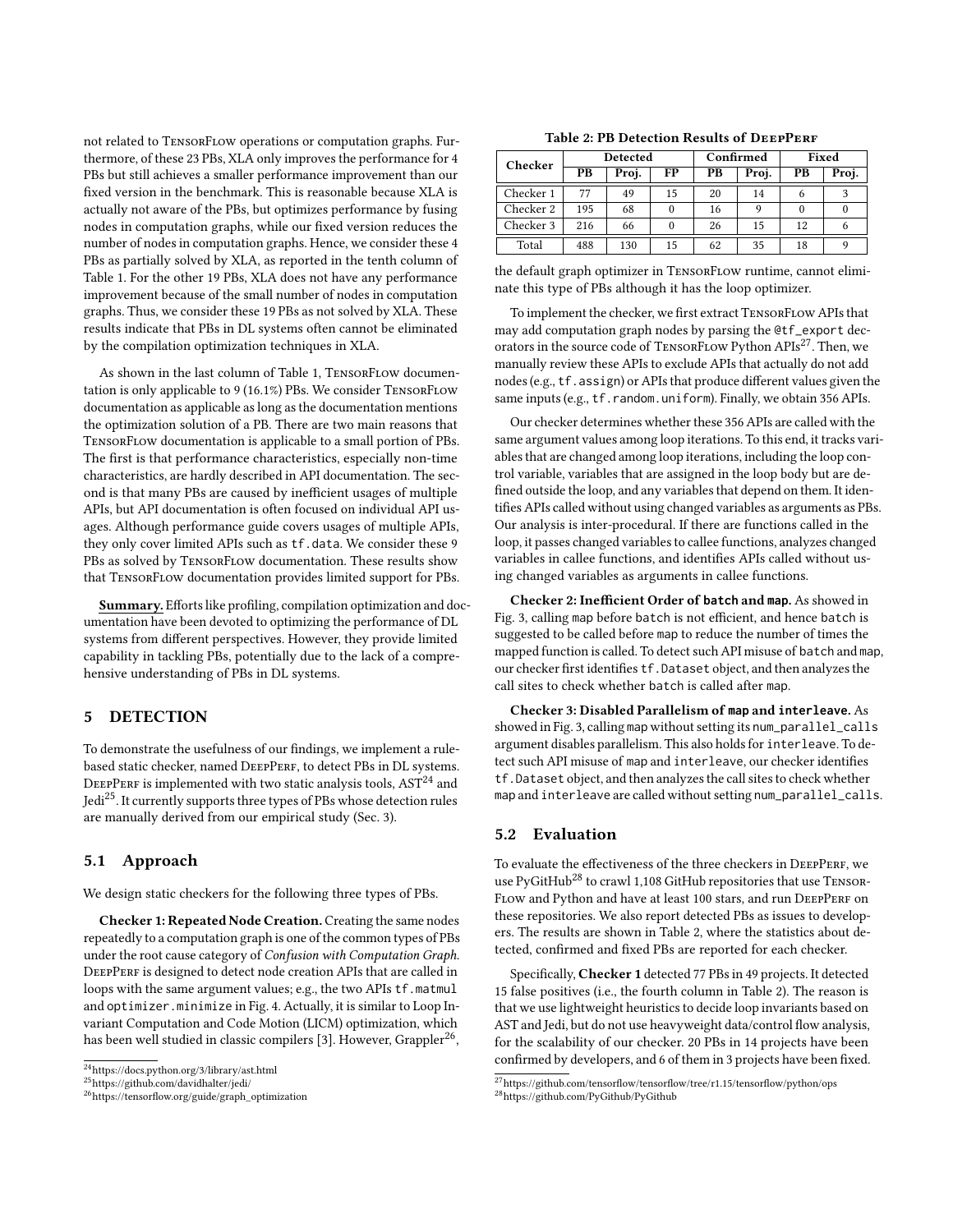Checker 2 detected 195 PBs in 68 projects with no false positive. 16 PBs in 9 projects have been confirmed by developers, but none of them has been fixed. The reason is that the fix requires extra effort in vectorizing the mapped function (e.g., the \_batch\_parser function in Fig. [3\)](#page-3-3), which is non-trivial. In that sense, automated vectorization is required in TENSORFLOW, like auto-vectorization in LLVM<sup>[29](#page-9-0)</sup>.

Checker 3 detected 216 PBs in 66 projects with no false positive. 26 PBs in 15 projects have been confirmed by developers, while 12 of them in 6 projects have already been fixed.

These results indicate that PB is a widespread problem in DL systems, and rule-based PB detection is promising. The projects that have confirmed or fixed our detected PBs include popular ones like Keras, TensorFlow Agents, TensorFlow Hub and Tensorforce.

Summary. The three checkers in DEEPPERF detected 488 PBs in 130 projects with 15 false positives. 62 PBs in 35 projects have been confirmed by developers, while 18 of them in 9 projects have been fixed.

## 6 THREATS

We discuss the threats to our empirical study, PB benchmark, and detection approach. Our study investigates PBs in DL systems written with TensorFlow and Keras. Thus, it is not clear whether our findings can generalize to DL systems developed with other DL libraries like PyTorch. We believe it deserves a separate study to investigate differences across DL libraries. Further, our study analyzes PBs from StackOverflow posts. However, GitHub is another valuable source of PBs. It is interesting to further explore PBs from GitHub to strength our findings, which in fact requires large manual efforts as we spent six person-months to analyze 238 PBs. Our PB detection results on GitHub projects also indicate the potential applicability of our findings. Moreover, our study involves manual analysis on PBs, which may incur biases. To reduce them, two of the authors separately analyzed the PBs and discussed inconsistent cases to reach consensus.

Our benchmark consists of 56 PBs, whose size, to be honest, is not very large. However, considering the large human efforts involved in constructing the benchmark, we believe it is acceptable. We are still continuously enlarging our benchmark via reproducing those nonsampled PBs from the 238 PBs and collecting PBs from GitHub.

Our rule-based static checker, DEEPPERF, currently only supports three types of PBs. Here, DEEPPERF is not designed to cover all type of PBs, but to demonstrate the potential of rule-based PB detection as well as the usefulness of our findings. We plan to manually enrich the detection rules in DEEPPERF to support more PB types. In the long run, we hope to automatically learn the detection rules.

## 7 RELATED WORK

We discuss the closely related work in understanding and analyzing deep learning bugs and performance bugs.

## 7.1 Deep Learning Bugs

The recent success in applying deep learning techniques to a variety of domains has gained increasing interest in understanding characteristics of bugs in deep learning systems. Zhang et al. [\[86\]](#page-12-1) collected 175 bugs in deep learning systems developed in TensorFlow from StackOverflow posts and GitHub commits. They analyzed the symptoms and root causes of these bugs, and explored the challenges and strategies in bug detection and localization. Islam et al. [\[27\]](#page-11-10) and Humbatova et al. [\[26\]](#page-11-2) expanded the scope of Zhang et al.'s study to include more deep learning libraries. Islam et al. [\[27\]](#page-11-10) analyzed the types, root causes, impacts and pipeline stages of 970 bugs in deep learning systems written in Caffe, Keras, TensorFlow, Theano and Torch, while Humbatova et al. [\[26\]](#page-11-2) constructed a taxonomy of bugs in deep learning systems that use TENSORFLOW, KERAS and PYTORCH based on manual analysis of 375 bugs and interviews with 20 developers. In their follow-up work, Islam et al. [\[28\]](#page-11-3) analyzed bug fix patterns. Kim et al. [\[33\]](#page-11-12) built a benchmark of 4,577 bugs from 193 deep learning systems. Differently, Jia et al. [\[29\]](#page-11-13) explored the symptoms, root causes and locations of 202 bugs in the TensorFlow library.

Apart from these studies that are focused on a general scope of bugs in deep learning systems, several recent studies have targeted more specific bugs. Zhang et al. [\[82\]](#page-12-3) studied failures of deep learning jobs that are running on a remote, shared platform in Microsoft. Chen et al. [\[8\]](#page-10-2) investigated faults related to the deployment of deep learning models to mobile devices. Zhang et al. [\[85\]](#page-12-4) summarized five common training problems in deep learning systems, and developed a tool to automatically detect and repair training problems. Wan et al. [\[68\]](#page-12-2) studied API misuses when deep learning systems use cloud AI services, summarized eight misuse patterns, and developed static checkers to automatically detect some of the misuse patterns.

Some of these existing studies reveal some partial characteristics of performance bugs in deep learning systems. For example, Zhang et al. [\[86\]](#page-12-1) and Islam et al. [\[27\]](#page-11-10) respectively recognized low efficiency and hang as a symptom of deep learning bugs. Zhang et al. [\[82\]](#page-12-3) identified GPU out of memory as a failure category of deep learning jobs. Chen et al. [\[8\]](#page-10-2) recognized memory and speed issues as two types of faults in the inference stage of deployment process. Wan et al. [\[68\]](#page-12-2) derived four performance-related API misuse patterns of cloud AI services. Despite these efforts, there still lacks a comprehensive study to understand the characteristics of performance bugs in deep learning systems, and thus our study aims to bridge this knowledge gap and raise the awareness of PBs in DL systems.

Besides, some studies have investigated general problems and challenges in developing and deploying deep learning systems. For example, Guo et al. [\[19\]](#page-11-14) measured the accuracy and and performance differences across four deep learning libraries. Zhang et al. [\[83\]](#page-12-0) identified seven kinds of frequently asked deep learning questions in Stack-Overflow, and analyzed their resolution difficulty and root causes. Han et al. [\[21\]](#page-11-0) investigated the topics that developers discuss when developing deep learning systems. Chen et al. [\[7\]](#page-10-1) built a taxonomy of challenges in deploying deep learning systems to different platforms through manual analysis of StackOverflow posts. Pham et al. [\[54\]](#page-12-12) measured accuracy variance in training deep learning systems. Cummaudo et al. [\[11\]](#page-11-15) studied the pain-points that developers face when using cloud services of computer vision by mining StackOverflow posts.

<span id="page-9-0"></span><sup>29</sup>https://www.llvm.org/docs/Vectorizers.html#slp-vectorizer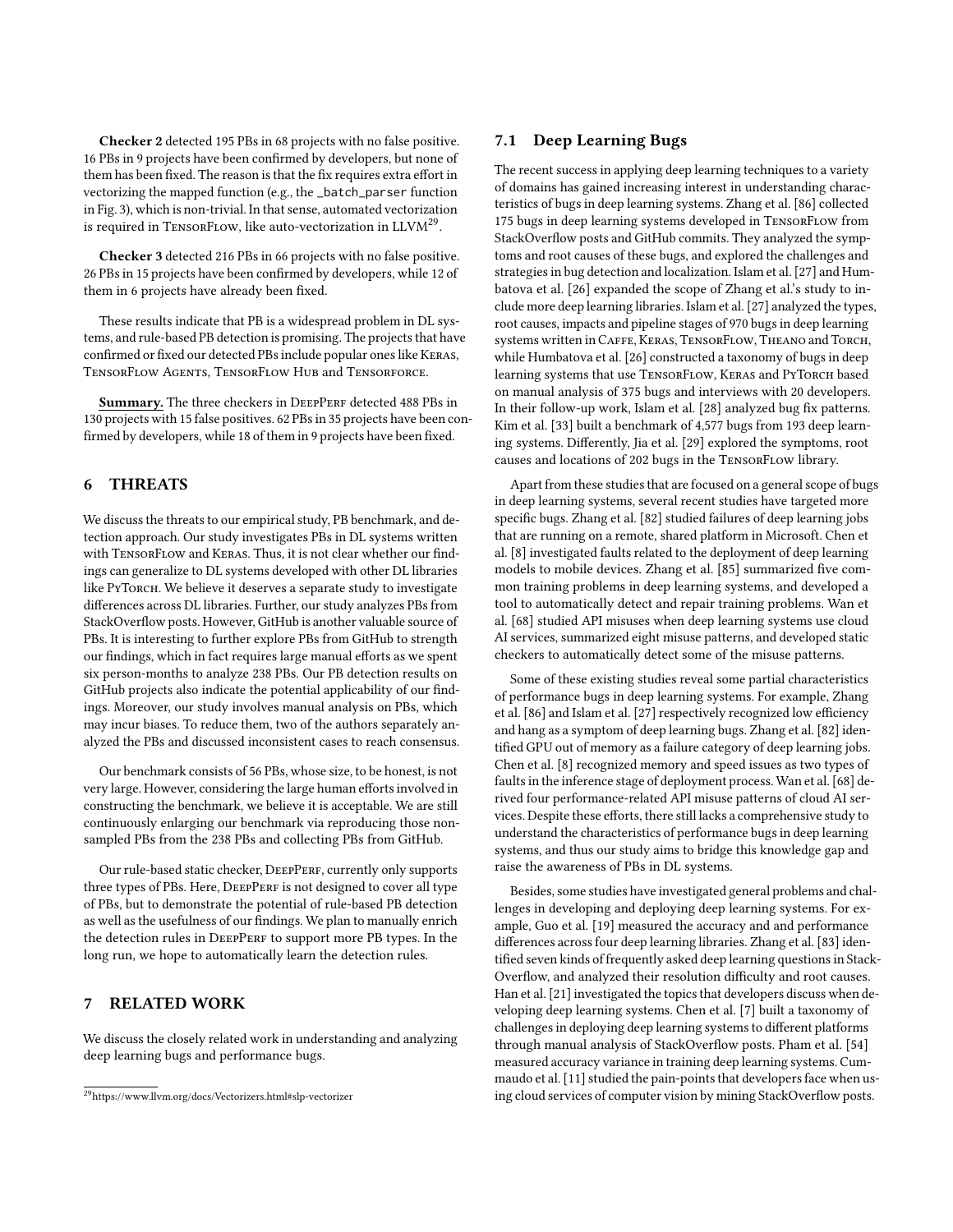Although these studies are not designed for deep learning bugs, they shed light on debugging and bug detection in deep learning systems. Specifically, Guo et al. [\[19\]](#page-11-14) reported performance differences in terms of time cost and memory consumption when trained deep learning models are migrated or quantized to different mobile devices and web browsers, and called for performance optimization and testing techniques. Zhang et al. [\[83\]](#page-12-0) summarized performance as a category of frequently asked deep learning questions in StackOverflow, and recognized that performance questions are the most difficult to answer. Our study is inspired by these studies to systematically characterize performance bugs in deep learning systems.

Moreover, some advances have been made to detect deep learning bugs. For example, Zhang et al. [\[87\]](#page-12-13) developed a static analysis approach to detect numerical bugs in neural architectures based on abstract interpretation. Lagouvardos et al. [\[34\]](#page-11-16) proposed a static analysis to detect shape incompatibility errors in TensorFlow programs, while Verma and Su [\[67\]](#page-12-14) proposed a dynamic abstract interpreter to catch such errors. Wardat et al. [\[72\]](#page-12-15) developed a dynamic analysis approach to locate faults in deep neural networks. In addition, great efforts have been devoted to testing deep learning systems (e.g., [\[32,](#page-11-17) [42,](#page-11-18) [50,](#page-11-19) [51,](#page-11-20) [64,](#page-12-16) [65,](#page-12-17) [74\]](#page-12-18)) and deep learning libraries (e.g., [\[20,](#page-11-21) [45,](#page-11-22) [53,](#page-11-23) [70,](#page-12-19) [71,](#page-12-20) [84\]](#page-12-21)) for quality assurance. Zhang et al. [\[81\]](#page-12-22) presented a comprehensive survey of work in this direction. However, little attention has been received to detecting and testing performance bugs in deep learning systems, and our study sheds light on this area.

## 7.2 Performance Bugs

A lot of empirical studies have characterized performance bugs from different perspectives (e.g., root causes, discovery, diagnosis, fixing and reporting) for desktop or server applications [\[30,](#page-11-4) [48,](#page-11-5) [62,](#page-12-5) [79,](#page-12-6) [88\]](#page-12-23), highly configurable systems [\[24,](#page-11-6) [25\]](#page-11-7), mobile applications [\[38,](#page-11-8) [40\]](#page-11-9), database-backed web applications [\[77,](#page-12-7) [78\]](#page-12-8), and JavaScript systems [\[59\]](#page-12-9). They shed light on potential directions on performance analysis (e.g., detection, profiling and testing). Our study is the first to understand performance bugs in deep learning systems, which differs from traditional systems on the programming paradigm.

Several advances (e.g., [\[2,](#page-10-4) [9,](#page-11-24) [12,](#page-11-25) [22\]](#page-11-26)) have been made to detect general performance bugs using dynamic profiles from production runs. A large body of work has proposed pattern-based techniques to detect specific performance bugs such as reusable/cacheable data (e.g., [\[5,](#page-10-5) [13,](#page-11-27) [46\]](#page-11-28)), inefficient/redundant loops (e.g., [\[14,](#page-11-29) [47,](#page-11-30) [49,](#page-11-31) [63\]](#page-12-24)), and inefficient collections (e.g., [\[31,](#page-11-32) [60,](#page-12-25) [75\]](#page-12-26)). Besides, a lot of techniques have been proposed for performance testing, i.e., generating test cases to trigger worst-case performance (e.g., [\[6,](#page-10-6) [36,](#page-11-33) [41,](#page-11-34) [52,](#page-11-35) [73\]](#page-12-27)) and find performance bugs (e.g., [\[18,](#page-11-36) [61,](#page-12-28) [66\]](#page-12-29)). Another line of work is focused on performance profiling techniques to identify hot paths (e.g., [\[4,](#page-10-7) [15,](#page-11-37) [35\]](#page-11-38)) and fit a performance model to the input size (e.g., [\[10,](#page-11-39) [17,](#page-11-40) [80\]](#page-12-30)). These performance analysis approaches are designed for traditional systems, and cannot be directly applied to deep learning systems.

Recently, some performance analysis approaches have been proposed for deep learning systems. For example, Qi et al. [\[55\]](#page-12-31) modeled and estimated time cost of training deep neural networks, while Gao et al. [\[16\]](#page-11-41) estimated GPU memory consumption. These estimation

techniques are useful to identify potential performance bugs in advance. Liu et al. [\[39\]](#page-11-42) measured the performance of training deep learning models on mobile devices, while Ma et al. [\[43\]](#page-11-43) compared time cost of JavaScript-based deep learning libraries when running deep learning tasks in browsers. These studies empirically demonstrate the performance differences. To reduce the memory usage of deep neural networks, Rhu et al. [\[56\]](#page-12-32) developed a dynamic memory manager to virtualize memory usage, while Wang et al. [\[69\]](#page-12-33) proposed a dynamic GPU memory scheduler. To make deep learning models efficient, Han et al. [\[23\]](#page-11-44) used pruning and quantization to compress models, Yan et al. [\[76\]](#page-12-34) used a performance model to estimate the time of distributed model training and find the optimal distributed configuration, and Menghani [\[44\]](#page-11-1) presented a survey in this area. These approaches are system-level performance optimization techniques, while our detection approach is at the source code level. Despite these efforts, the characteristics of performance bugs in deep learning systems are still unclear, and thus our study motivates new directions on performance analysis.

# 8 CONCLUSIONS

In this paper, we present the first comprehensive study to characterize PBs in DL systems developed in TensorFLow and Keras. Moreover, we build the first benchmark of PBs in DL systems, and assess the capability of existing approaches in tackling them. Further, we develop a static checker DEEPPERF to detect three types of PBs, and detect many new PBs in GitHub projects. The significance of our study, benchmark, and detection approach is that we raise the awareness of PBs in DL systems and shed light on the implications for both developers and researchers on developing high-performance DL systems as well as detecting and localizing PBs in DL systems. All the study data and the source code of DEEPPERF is available at <https://dlperf.github.io> to foster future research.

## REFERENCES

- <span id="page-10-0"></span>[1] Saleema Amershi, Andrew Begel, Christian Bird, Robert DeLine, Harald Gall, Ece Kamar, Nachiappan Nagappan, Besmira Nushi, and Thomas Zimmermann. 2019. Software engineering for machine learning: A case study. In Proceedings of the IEEE/ACM 41st International Conference on Software Engineering: Software Engineering in Practice. 291–300.
- <span id="page-10-4"></span>[2] Glenn Ammons, Jong-Deok Choi, Manish Gupta, and Nikhil Swamy. 2004. Finding and removing performance bottlenecks in large systems. In Proceedings of the European Conference on Object-Oriented Programming. 172–196.
- <span id="page-10-3"></span>[3] David F. Bacon, Susan L. Graham, and Oliver J. Sharp. 1994. Compiler Transformations for High-Performance Computing. ACM Comput. Surv. 26, 4 (1994), 345–420.
- <span id="page-10-7"></span>[4] Thomas Ball and James R Larus. 1996. Efficient path profiling. In Proceedings of the 29th Annual IEEE/ACM International Symposium on Microarchitecture. 46–57.
- <span id="page-10-5"></span>[5] Suparna Bhattacharya, Mangala Gowri Nanda, Kanchi Gopinath, and Manish Gupta. 2011. Reuse, recycle to de-bloat software. In Proceedings of the European Conference on Object-Oriented Programming. 408–432.
- <span id="page-10-6"></span>[6] Jacob Burnim, Sudeep Juvekar, and Koushik Sen. 2009. WISE: Automated test generation for worst-case complexity. In Proceedings of the IEEE 31st International Conference on Software Engineering. 463–473.
- <span id="page-10-1"></span>[7] Zhenpeng Chen, Yanbin Cao, Yuanqiang Liu, Haoyu Wang, Tao Xie, and Xuanzhe Liu. 2020. A comprehensive study on challenges in deploying deep learning based software. In Proceedings of the 28th ACM Joint Meeting on European Software Engineering Conference and Symposium on the Foundations of Software Engineering. 750–762.
- <span id="page-10-2"></span>[8] Zhenpeng Chen, Huihan Yao, Yiling Lou, Yanbin Cao, Yuanqiang Liu, Haoyu Wang, and Xuanzhe Liu. 2021. An empirical study on deployment faults of deep learning based mobile applications. In Proceedings of the IEEE/ACM 43rd International Conference on Software Engineering. 674–685.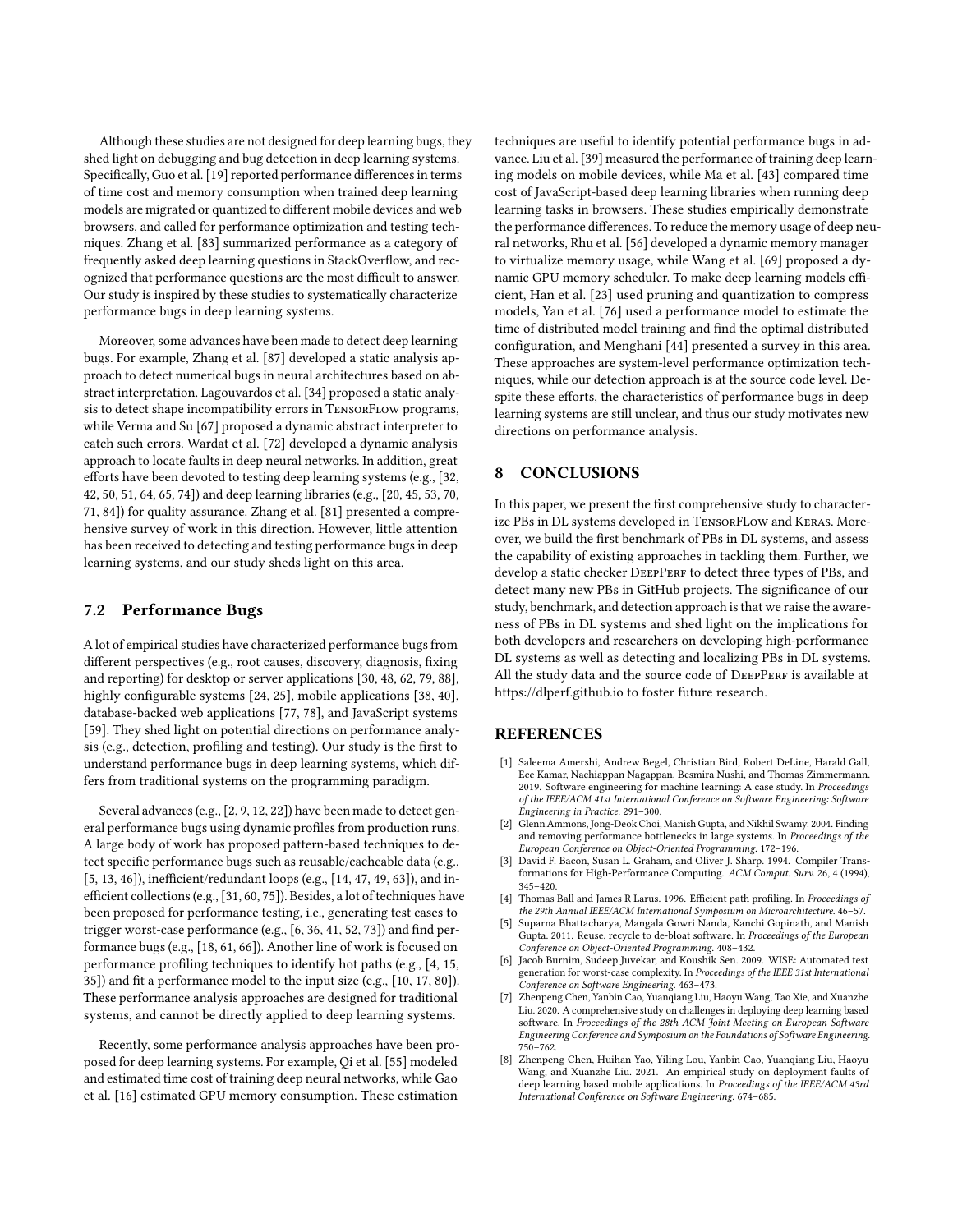- <span id="page-11-24"></span>[9] Jürgen Cito, Philipp Leitner, Martin Rinard, and Harald C Gall. 2019. Interactive production performance feedback in the IDE. In Proceedings of the IEEE/ACM 41st International Conference on Software Engineering. 971–981.
- <span id="page-11-39"></span>[10] Emilio Coppa, Camil Demetrescu, and Irene Finocchi. 2012. Input-Sensitive Profiling. In Proceedings of the 33rd ACM SIGPLAN Conference on Programming Language Design and Implementation. 89–98.
- <span id="page-11-15"></span>[11] Alex Cummaudo, Rajesh Vasa, Scott Barnett, John Grundy, and Mohamed Abdelrazek. 2020. Interpreting Cloud Computer Vision Pain-Points: A Mining Study of Stack Overflow. In Proceedings of the ACM/IEEE 42nd International Conference on Software Engineering. 1584–1596.
- <span id="page-11-25"></span>[12] Charlie Curtsinger and Emery D Berger. 2015. Coz: Finding code that counts with causal profiling. In Proceedings of the 25th Symposium on Operating Systems Principles. 184–197.
- <span id="page-11-27"></span>[13] Luca Della Toffola, Michael Pradel, and Thomas R. Gross. 2015. Performance Problems You Can Fix: A Dynamic Analysis of Memoization Opportunities. In Proceedings of the ACM SIGPLAN International Conference on Object-Oriented Programming, Systems, Languages, and Applications. 607–622.
- <span id="page-11-29"></span>[14] Monika Dhok and Murali Krishna Ramanathan. 2016. Directed test generation to detect loop inefficiencies. In Proceedings of the 24th ACM SIGSOFT International Symposium on Foundations of Software Engineering. 895–907.
- <span id="page-11-37"></span>[15] Evelyn Duesterwald and Vasanth Bala. 2000. Software Profiling for Hot Path Prediction: Less is More. In Proceedings of the Ninth International Conference on Architectural Support for Programming Languages and Operating Systems. 202–211.
- <span id="page-11-41"></span>[16] Yanjie Gao, Yu Liu, Hongyu Zhang, Zhengxian Li, Yonghao Zhu, Haoxiang Lin, and Mao Yang. 2020. Estimating gpu memory consumption of deep learning models. In Proceedings of the 28th ACM Joint Meeting on European Software Engineering Conference and Symposium on the Foundations of Software Engineering. 1342–1352.
- <span id="page-11-40"></span>[17] Simon F Goldsmith, Alex S Aiken, and Daniel S Wilkerson. 2007. Measuring empirical computational complexity. In Proceedings of the the 6th joint meeting of the European software engineering conference and the ACM SIGSOFT symposium on The foundations of software engineering. 395–404.
- <span id="page-11-36"></span>[18] Mark Grechanik, Chen Fu, and Qing Xie. 2012. Automatically finding performance problems with feedback-directed learning software testing. In Proceedings of the 34th International Conference on Software Engineering. 156–166.
- <span id="page-11-14"></span>[19] Qianyu Guo, Sen Chen, Xiaofei Xie, Lei Ma, Qiang Hu, Hongtao Liu, Yang Liu, Jianjun Zhao, and Xiaohong Li. 2019. An empirical study towards characterizing deep learning development and deployment across different frameworks and platforms. In Proceedings of the 34th IEEE/ACM International Conference on Automated Software Engineering. 810–822.
- <span id="page-11-21"></span>[20] Qianyu Guo, Xiaofei Xie, Yi Li, Xiaoyu Zhang, Yang Liu, Xiaohong Li, and Chao Shen. 2020. Audee: Automated testing for deep learning frameworks. In Proceedings of the 35th IEEE/ACM International Conference on Automated Software Engineering. 486–498.
- <span id="page-11-0"></span>[21] Junxiao Han, Emad Shihab, Zhiyuan Wan, Shuiguang Deng, and Xin Xia. 2020. What do programmers discuss about deep learning frameworks. Empirical Software Engineering 25, 4 (2020), 2694–2747.
- <span id="page-11-26"></span>[22] Shi Han, Yingnong Dang, Song Ge, Dongmei Zhang, and Tao Xie. 2012. Performance debugging in the large via mining millions of stack traces. In Proceedings of the 34th International Conference on Software Engineering. 145–155.
- <span id="page-11-44"></span>[23] Song Han, Huizi Mao, and William J. Dally. 2016. Deep Compression: Compressing Deep Neural Network with Pruning, Trained Quantization and Huffman Coding. In Proceedings of the 4th International Conference on Learning Representations.
- <span id="page-11-6"></span>[24] Xue Han and Tingting Yu. 2016. An empirical study on performance bugs for highly configurable software systems. In Proceedings of the 10th ACM/IEEE International Symposium on Empirical Software Engineering and Measurement.  $1 - 10$
- <span id="page-11-7"></span>[25] Haochen He, Zhouyang Jia, Shanshan Li, Erci Xu, Tingting Yu, Yue Yu, Ji Wang, and Xiangke Liao. 2020. CP-detector: using configuration-related performance properties to expose performance bugs. In Proceedings of 35th IEEE/ACM International Conference on Automated Software Engineering. 623–634.
- <span id="page-11-2"></span>[26] Nargiz Humbatova, Gunel Jahangirova, Gabriele Bavota, Vincenzo Riccio, Andrea Stocco, and Paolo Tonella. 2020. Taxonomy of real faults in deep learning systems. In Proceedings of the ACM/IEEE 42nd International Conference on Software Engineering. 1110–1121.
- <span id="page-11-10"></span>[27] Md Johirul Islam, Giang Nguyen, Rangeet Pan, and Hridesh Rajan. 2019. A Comprehensive Study on Deep Learning Bug Characteristics. In Proceedings of the 2019 27th ACM Joint Meeting on European Software Engineering Conference and Symposium on the Foundations of Software Engineering. 510–520.
- <span id="page-11-3"></span>[28] Md Johirul Islam, Rangeet Pan, Giang Nguyen, and Hridesh Rajan. 2020. Repairing deep neural networks: Fix patterns and challenges. In Proceedings of the IEEE/ACM 42nd International Conference on Software Engineering. 1135–1146.
- <span id="page-11-13"></span>[29] Li Jia, Hao Zhong, Xiaoyin Wang, Linpeng Huang, and Xuansheng Lu. 2020. An Empirical Study on Bugs Inside TensorFlow. In Proceedings of the International Conference on Database Systems for Advanced Applications. 604–620.
- <span id="page-11-4"></span>[30] Guoliang Jin, Linhai Song, Xiaoming Shi, Joel Scherpelz, and Shan Lu. 2012. Understanding and Detecting Real-World Performance Bugs. In Proceedings of the 33rd ACM SIGPLAN Conference on Programming Language Design and Implementation. 77–88.
- <span id="page-11-32"></span>[31] Changhee Jung, Silvius Rus, Brian P. Railing, Nathan Clark, and Santosh Pande. 2011. Brainy: Effective Selection of Data Structures. In Proceedings of the 32nd ACM SIGPLAN Conference on Programming Language Design and Implementation. 86–97.
- <span id="page-11-17"></span>[32] Jinhan Kim, Robert Feldt, and Shin Yoo. 2019. Guiding deep learning system testing using surprise adequacy. In Proceedings of the IEEE/ACM 41st International Conference on Software Engineering. 1039–1049.
- <span id="page-11-12"></span>[33] Misoo Kim, Youngkyoung Kim, and Eunseok Lee. 2021. Denchmark: A Bug Benchmark of Deep Learning-related Software. In Proceedings of the IEEE/ACM 18th International Conference on Mining Software Repositories. 540–544.
- <span id="page-11-16"></span>[34] Sifis Lagouvardos, Julian Dolby, Neville Grech, Anastasios Antoniadis, and Yannis Smaragdakis. 2020. Static analysis of shape in TensorFlow programs. In Proceedings of the 34th European Conference on Object-Oriented Programming. 1–29.
- <span id="page-11-38"></span>[35] James R. Larus. 1999. Whole Program Paths. In Proceedings of the ACM SIGPLAN 1999 Conference on Programming Language Design and Implementation. 259–269.
- <span id="page-11-33"></span>[36] Caroline Lemieux, Rohan Padhye, Koushik Sen, and Dawn Song. 2018. Perffuzz: Automatically generating pathological inputs. In Proceedings of the 27th ACM SIGSOFT International Symposium on Software Testing and Analysis. 254–265.
- <span id="page-11-11"></span>[37] Mingzhen Li, Yi Liu, Xiaoyan Liu, Qingxiao Sun, Xin You, Hailong Yang, Zhongzhi Luan, Lin Gan, Guangwen Yang, and Depei Qian. 2021. The Deep Learning Compiler: A Comprehensive Survey. IEEE Transactions on Parallel and Distributed Systems 32, 3 (2021), 708-727.
- <span id="page-11-8"></span>[38] Mario Linares-Vasquez, Christopher Vendome, Qi Luo, and Denys Poshyvanyk. 2015. How developers detect and fix performance bottlenecks in android apps. In Proceedings of the IEEE international conference on software maintenance and evolution. 352–361.
- <span id="page-11-42"></span>[39] Jie Liu, Jiawen Liu, Wan Du, and Dong Li. 2019. Performance analysis and characterization of training deep learning models on mobile device. In Proceedings of the IEEE 25th International Conference on Parallel and Distributed Systems. 506– 515.
- <span id="page-11-9"></span>[40] Yepang Liu, Chang Xu, and Shing-Chi Cheung. 2014. Characterizing and detecting performance bugs for smartphone applications. In Proceedings of the 36th international conference on software engineering. 1013–1024.
- <span id="page-11-34"></span>[41] Kasper Luckow, Rody Kersten, and Corina Păsăreanu. 2017. Symbolic complexity analysis using context-preserving histories. In Proceedings of the IEEE International Conference on Software Testing, Verification and Validation. 58–68.
- <span id="page-11-18"></span>[42] Lei Ma, Felix Juefei-Xu, Fuyuan Zhang, Jiyuan Sun, Minhui Xue, Bo Li, Chunyang Chen, Ting Su, Li Li, Yang Liu, et al. 2018. Deepgauge: Multi-granularity testing criteria for deep learning systems. In Proceedings of the 33rd ACM/IEEE International Conference on Automated Software Engineering. 120–131.
- <span id="page-11-43"></span>[43] Yun Ma, Dongwei Xiang, Shuyu Zheng, Deyu Tian, and Xuanzhe Liu. 2019. Moving deep learning into web browser: How far can we go?. In Proceedings of the World Wide Web Conference. 1234–1244.
- <span id="page-11-1"></span>[44] Gaurav Menghani. 2021. Efficient Deep Learning: A Survey on Making Deep Learning Models Smaller, Faster, and Better. CoRR abs/2106.08962 (2021).
- <span id="page-11-22"></span>[45] Mahdi Nejadgholi and Jinqiu Yang. 2019. A study of oracle approximations in testing deep learning libraries. In Proceedings of the 34th IEEE/ACM International Conference on Automated Software Engineering. 785–796.
- <span id="page-11-28"></span>[46] Khanh Nguyen and Guoqing Xu. 2013. Cachetor: Detecting cacheable data to remove bloat. In Proceedings of the 9th Joint Meeting on Foundations of Software Engineering. 268–278.
- <span id="page-11-30"></span>[47] Adrian Nistor, Po-Chun Chang, Cosmin Radoi, and Shan Lu. 2015. Caramel: Detecting and fixing performance problems that have non-intrusive fixes. In Proceedings of the IEEE/ACM 37th IEEE International Conference on Software Engineering. 902–912.
- <span id="page-11-5"></span>[48] Adrian Nistor, Tian Jiang, and Lin Tan. 2013. Discovering, reporting, and fixing performance bugs. In Proceedings of the 10th working conference on mining software repositories. 237–246.
- <span id="page-11-31"></span>[49] Adrian Nistor, Linhai Song, Darko Marinov, and Shan Lu. 2013. Toddler: Detecting performance problems via similar memory-access patterns. In Proceedings of the 35th International Conference on Software Engineering. 562–571.
- <span id="page-11-19"></span>[50] Augustus Odena, Catherine Olsson, David Andersen, and Ian Goodfellow. 2019. Tensorfuzz: Debugging neural networks with coverage-guided fuzzing. In Proceedings of the International Conference on Machine Learning. 4901–4911.
- <span id="page-11-20"></span>[51] Kexin Pei, Yinzhi Cao, Junfeng Yang, and Suman Jana. 2017. Deepxplore: Automated whitebox testing of deep learning systems. In proceedings of the 26th Symposium on Operating Systems Principles. 1–18.
- <span id="page-11-35"></span>[52] Theofilos Petsios, Jason Zhao, Angelos D Keromytis, and Suman Jana. 2017. Slowfuzz: Automated domain-independent detection of algorithmic complexity vulnerabilities. In Proceedings of the 2017 ACM SIGSAC Conference on Computer and Communications Security. 2155–2168.
- <span id="page-11-23"></span>[53] Hung Viet Pham, Thibaud Lutellier, Weizhen Qi, and Lin Tan. 2019. CRADLE: cross-backend validation to detect and localize bugs in deep learning libraries. In